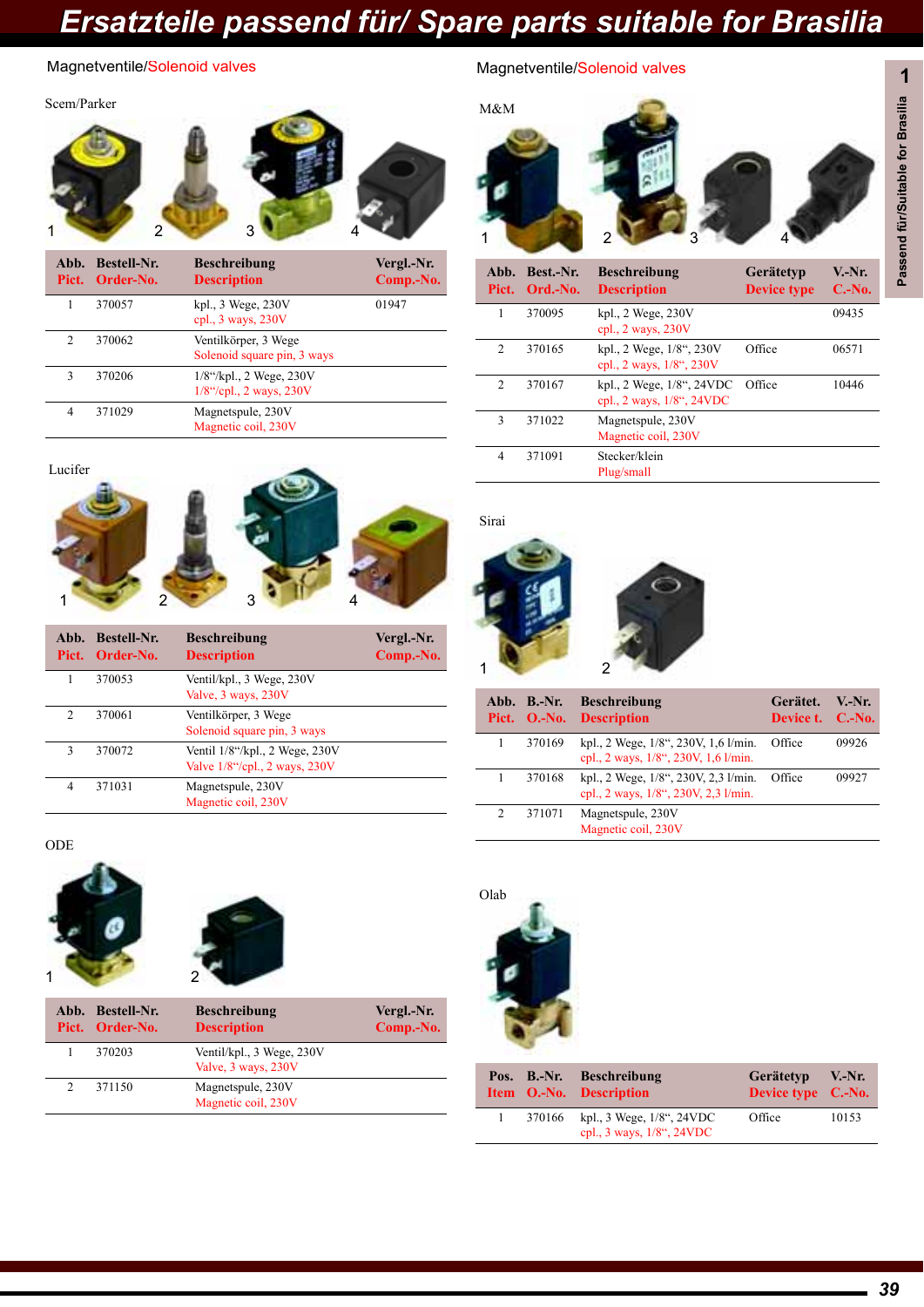# Passend für/Suitable for Brasilia **Passend für/Suitable for Brasilia**

### **1** Magnetventile Zubehör/Solenoid valve accessories

|                |                                       |                                           |                                 | Ő                       |
|----------------|---------------------------------------|-------------------------------------------|---------------------------------|-------------------------|
| Abb.           | <b>Bestell-Nr.</b><br>Pict. Order-No. | <b>Beschreibung</b><br><b>Description</b> | Gerätetyp<br><b>Device type</b> | Vergl.-Nr.<br>Comp.-No. |
| 1              | 371090                                | Stecker/groß<br>Plug/big                  |                                 |                         |
| $\overline{2}$ | 371095                                | O-Ring/viton<br>O-Ring/viton              |                                 | 00833                   |
| 3              | 371100                                | O-Ring/Silikon<br>O-Ring/Silicon          |                                 |                         |

### Pressostate/Schalter/Pressure switches/switches



|               | Abb. Best.-Nr.<br>Pict. Ord.-No. | <b>Beschreibung</b><br><b>Description</b>                     | Gerätetyp<br><b>Device type</b> | $V-Nr.$<br>$C.-No.$ |
|---------------|----------------------------------|---------------------------------------------------------------|---------------------------------|---------------------|
|               | 541021                           | 3 polig, 1/4", 0,5 - 1,2 bar<br>3 poles, 1/4", 0,5 - 1,2 bar  |                                 | 00630               |
| $\mathcal{D}$ | 541154                           | 1 polig, $1/8$ ", 2 bar<br>1 poles, $1/8$ ", 2 bar            | Office                          | 10598               |
| $\mathcal{D}$ | 541155                           | 1 polig, 1/8", 1 - 2,5 bar<br>1 poles, $1/8$ ", $1 - 2.5$ bar | Cappuccino                      | 09935               |

### Thermostate/Thermostats



|  |        | Abb. Best.-Nr. Beschreibung<br>Pict. Ord.-No. Description | Gerätetyp<br><b>Device type</b> | V.-Nr.<br>$C.-No.$ |
|--|--------|-----------------------------------------------------------|---------------------------------|--------------------|
|  | 390114 | Thermostat 110°C Lady, Club                               |                                 | 00651              |
|  | 390109 | Thermostat                                                | Belle Epoque Junior             | 12601              |
|  |        |                                                           |                                 |                    |

### Thermostate/Thermostats



#### Schalter/Switches



| Abb.<br>Pict.  | Best.-Nr.<br>Ord.-No. | <b>Beschreibung</b><br><b>Description</b> | Gerätetyp<br><b>Device type</b>                      | Ver-Nr.<br>Com-No. |
|----------------|-----------------------|-------------------------------------------|------------------------------------------------------|--------------------|
|                | 346089                | Hauptschalter, 16A<br>Main switch, 16A    | 100/105/200/205<br>Century/Capuccino                 | 04990              |
| $\overline{c}$ | 345112                | Hauptschalter, 20A<br>Main switch, 20A    | Firenze, Gradisca<br>Portofino/America               | 04991              |
| 3              | 111100                | Knebel<br>Knob                            | 100/105/200/205<br>Firenze                           | 00772              |
| 4              | 112010                | <b>K</b> nebel<br>Knob                    | Century/Capuccino<br>Gradisca, Portofino.<br>America | 04404              |



|   | Abb. Best.-Nr.<br>Pict. Ord.-No. | <b>Beschreibung</b><br><b>Description</b> | Gerätetyp<br><b>Device type</b> | V.-Nr.<br>$C.-No.$ |
|---|----------------------------------|-------------------------------------------|---------------------------------|--------------------|
|   | 345111                           | Hauptschalter, 16A<br>Main switch, 16A    | Belle Epoque 1/2 Gr             | 00674              |
| 2 | 346090                           | Hauptschalter, 25A<br>Main switch, 25A    | Belle Epoque 1/2 Gr             | 00675              |
| 3 | 111100                           | Knebel<br>Knob                            | Belle Epoque 1/2 Gr             | 00772              |
|   |                                  |                                           |                                 |                    |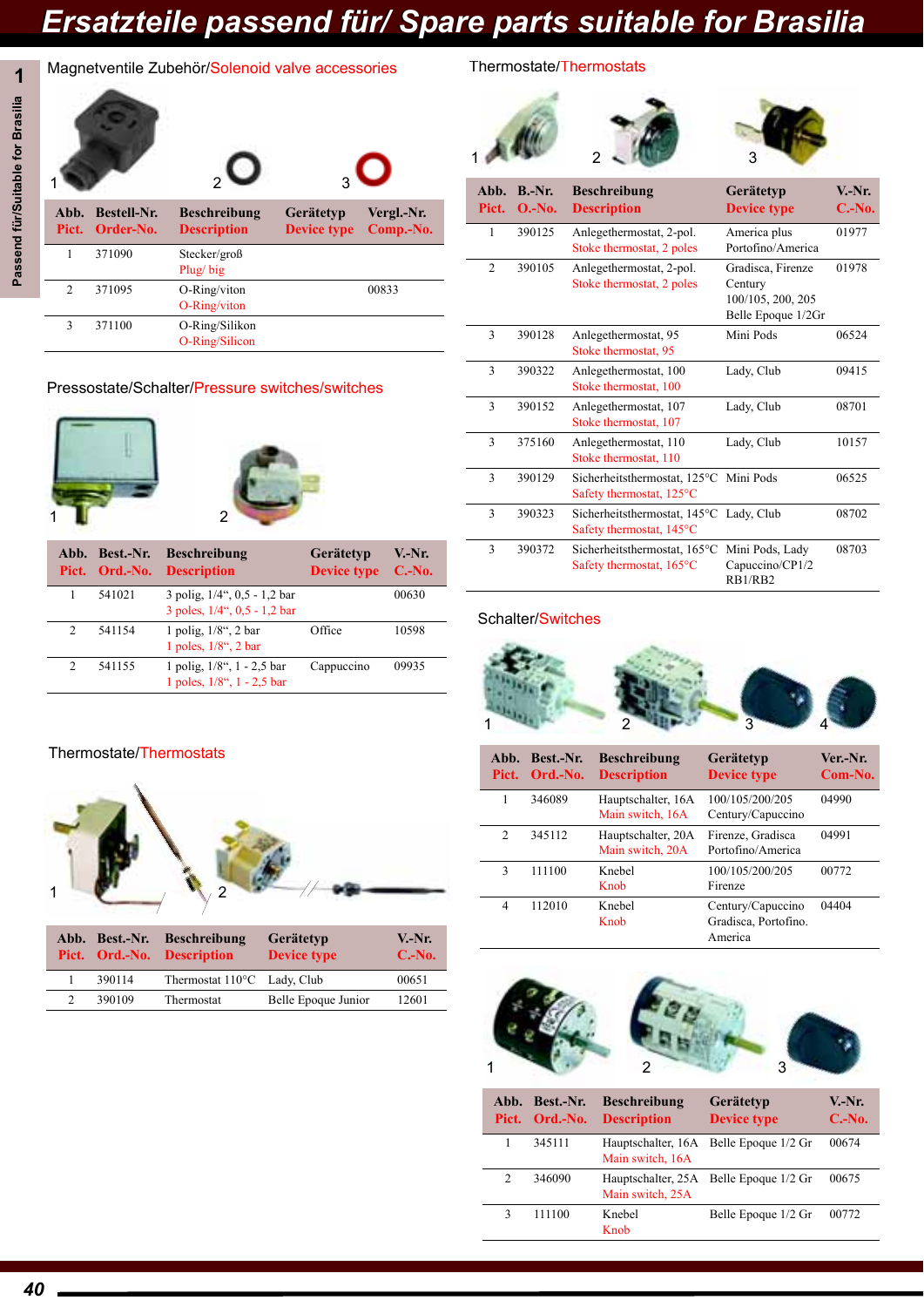#### Schalter/Switches



|   | 112009 | Knebel<br>Knob               | Belle Epoque 1/2 Gr | 01438 |
|---|--------|------------------------------|---------------------|-------|
| 3 | 345032 | Mikroschalter<br>Microswitch | Belle Epoque 1/2 Gr |       |



| Abb. B.-Nr. | <b>Beschreibung</b><br>Pict. O.-No. Description | <b>Gerätetyp</b><br>Device type | $V-Nr.$<br>$C.-No.$ |
|-------------|-------------------------------------------------|---------------------------------|---------------------|
| 346137      | Mikroschalter<br>Microswitch                    | Office                          | 10275               |
| 346139      | Mikroschalter<br>Microswitch                    | Office                          | 10151               |

### Einbaumaß Ø25mm/Socket dimensions Ø25mm





|     | Abb. B.-Nr.<br>Pict. O.-No. | <b>Beschreibung</b><br><b>Description</b>                  | Gerätetyp<br><b>Device type</b>                                          | $V.-Nr.$<br>$C.-No.$ |
|-----|-----------------------------|------------------------------------------------------------|--------------------------------------------------------------------------|----------------------|
| 1 A | 345152                      | Schalter, 2-pol, beleuchtet<br>Switch, 2 poles, lighted    | 100/105/200/205<br>Portofino, Firenze,<br>Capuccino, Century,<br>America | 01975                |
| 1B  | 345151                      | Taster, 2-pol, beleuchtet<br>Push button, 2 poles, lighted | Capuccino<br>Belle Epoque 1/2Gr                                          | 01976                |







|     | Abb. B.-Nr.<br>Pict. O.-No. | <b>Beschreibung</b><br><b>Description</b>                    | Gerätetyp<br><b>Device type</b> | $V-Nr$ .<br>$C.-No.$ |
|-----|-----------------------------|--------------------------------------------------------------|---------------------------------|----------------------|
| 1 A | 345160                      | Schalter, 2-pol, beleuchtet<br>Switch, 2 poles, lighted      | Club.<br>Belle Epoque junior    | 00663                |
| 1B  | 346002                      | Taster, 2-pol, unbeleuchtet<br>Push button, 2 poles, unlit   | Club.<br>Belle Epoque 1/2Gr.    | 00661                |
| 1C  | 346003                      | Taster, $1$ -pol., $+$ Lampe<br>Push button, 1 poles, + lamp | Club                            | 00660                |

Schalter/Switches Einbaumaß Ø25mm/Socket dimensions Ø25mm





|   | Pict. O.-No. | <b>Description</b>                                  | $       -$<br><b>Device type</b> | .<br>$C.-No.$ |
|---|--------------|-----------------------------------------------------|----------------------------------|---------------|
|   | 346046       | Schalter (Dampf)<br>Switch (steam)                  | Minipods                         | 07547         |
|   | 301076       | Schalter (Elektrosymbol)<br>Switch (eklectrosymbol) | Minipods                         | 07545         |
| 3 | 346049       | Schalter (Kaffee)<br>Switch (coffee)                | Minipods                         | 06534         |

#### Lampen/Lamps



| Abb.<br>Pict.  | $B.-Nr.$<br>$O.-No.$ | <b>Beschreibung</b><br><b>Description</b>      | Gerätetyp<br><b>Device type</b> | V.-Nr.<br>$C.-No.$ |
|----------------|----------------------|------------------------------------------------|---------------------------------|--------------------|
| 1              | 359411               | Signalelement, 230V<br>Signal element, 230V    | Belle Epoque 1/2Gr              | 00668              |
| $\overline{c}$ | 359412               | Einsteckfassung (grün)<br>Lamp socket (green)  | Belle Epoque 1/2Gr              | 02628              |
| 3              | 359414               | Einsteckfassung (gelb)<br>Lamp socket (yellow) | Belle Epoque 1/2Gr              | 02627              |
| $\overline{4}$ | 359143               | Lampe/gelb, 230V<br>Lamp/yellow, 230V          |                                 |                    |
| 5              | 359142               | Lampe/grün, 230V<br>Lamp/green, 230V           |                                 |                    |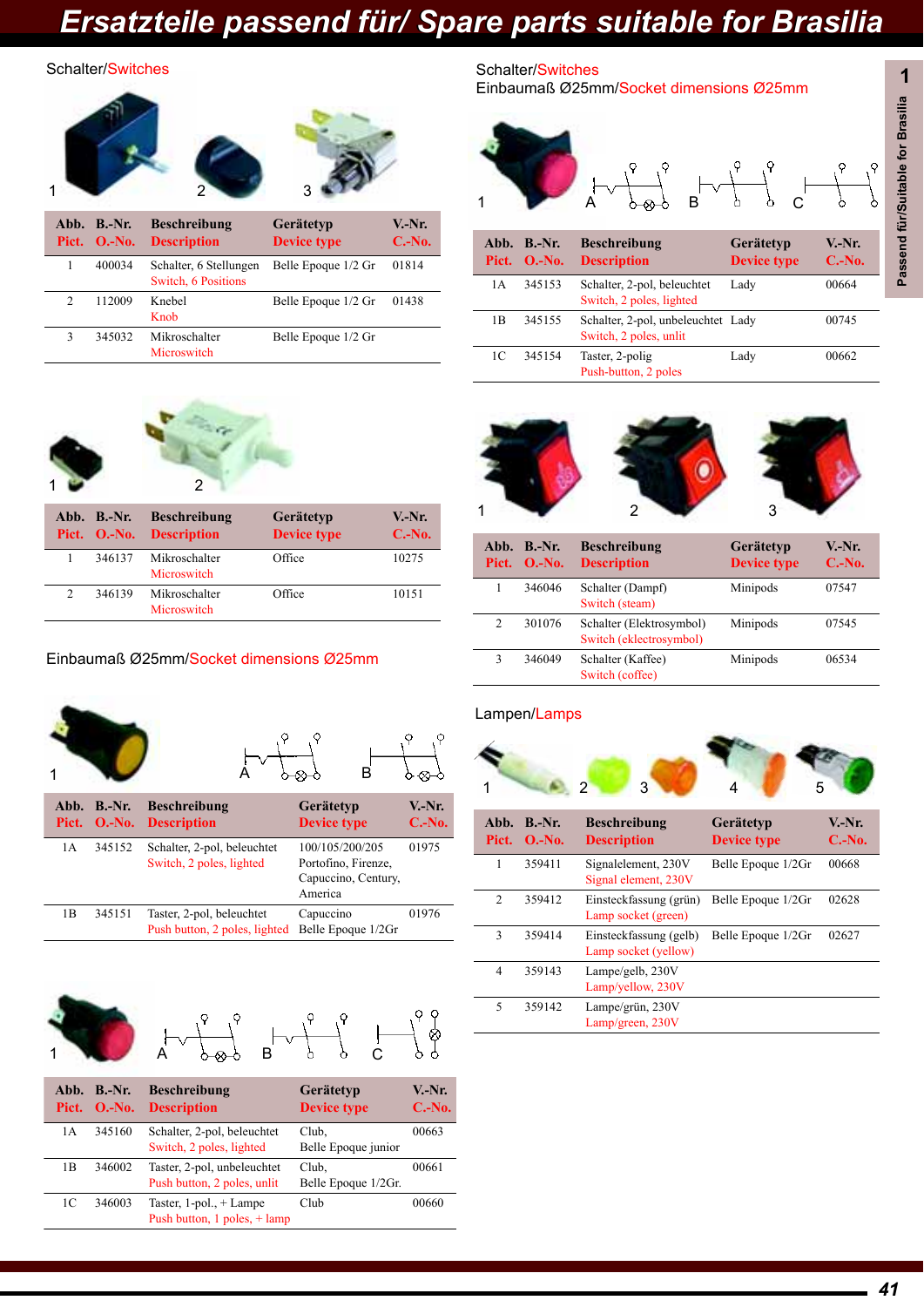

|        | Pict. O.-No. Description                                              | Device t. C.-No. |       |
|--------|-----------------------------------------------------------------------|------------------|-------|
| 400560 | Transformator, 230V/24V, 150VA Office<br>Transformer, 230V/24V, 150VA |                  | 12205 |
| 370170 | Magnet                                                                | Office           | 11065 |

#### Getriebemotoren/Gear motors



|   | Abb. B.-Nr. Beschreibung<br>Pict. O.-No. Description | Gerätet. V.-Nr.<br>Device t. C.-No. |       |
|---|------------------------------------------------------|-------------------------------------|-------|
|   | 500235 9RPM, 24VDC                                   | Office                              | 10155 |
| 2 | 500236 Kaffeemühle, 24VDC<br>Coffee grinder, 24VDC   |                                     |       |

#### Niveauregler/Level controller





| Pict.          | Abb. B.-Nr.<br>$O.-No.$ | <b>Beschreibung</b><br><b>Description</b>            | Gerätetyp<br><b>Device type</b> | V.-Nr.<br>$C.-No.$ |
|----------------|-------------------------|------------------------------------------------------|---------------------------------|--------------------|
|                | 400029                  | Niveauregler, 11-polig<br>Level controller, 11 poles |                                 | 02259              |
| $\mathfrak{D}$ | 380136                  | Sockel, 11-polig<br>Base, 11 poles                   |                                 | 01920              |
| ٩              | 400020                  | Niveausonde, 150mm<br>Level probe, 150mm             |                                 | 00649              |



|                | Pos. $B.-Nr.$<br>Item O.-No. | <b>Beschreibung</b><br><b>Description</b> | <b>Gerätetyp</b><br><b>Device type</b> | V.-Nr.<br>$C.-No.$ |
|----------------|------------------------------|-------------------------------------------|----------------------------------------|--------------------|
|                | 400264                       | Niveauregler<br>Level controller          |                                        | 09522              |
| $\overline{c}$ | 400564                       | Niveauregler<br>Level controller          | Office                                 | 10570              |



|               | Abb. Bestell-Nr.<br>Pict. Order-No. | <b>Beschreibung</b><br><b>Description</b> | Gerätetyp<br><b>Device type</b> | V.-Nr.<br>$C.-No.$ |
|---------------|-------------------------------------|-------------------------------------------|---------------------------------|--------------------|
|               | 400347                              | Tastatur<br>Keyboard                      |                                 | 01812              |
| $\mathcal{D}$ | 400092                              | Tastensatz<br>Push button set             |                                 | 01493              |
| 3             | 400348                              | Rahmen<br>Frame                           |                                 | 01494              |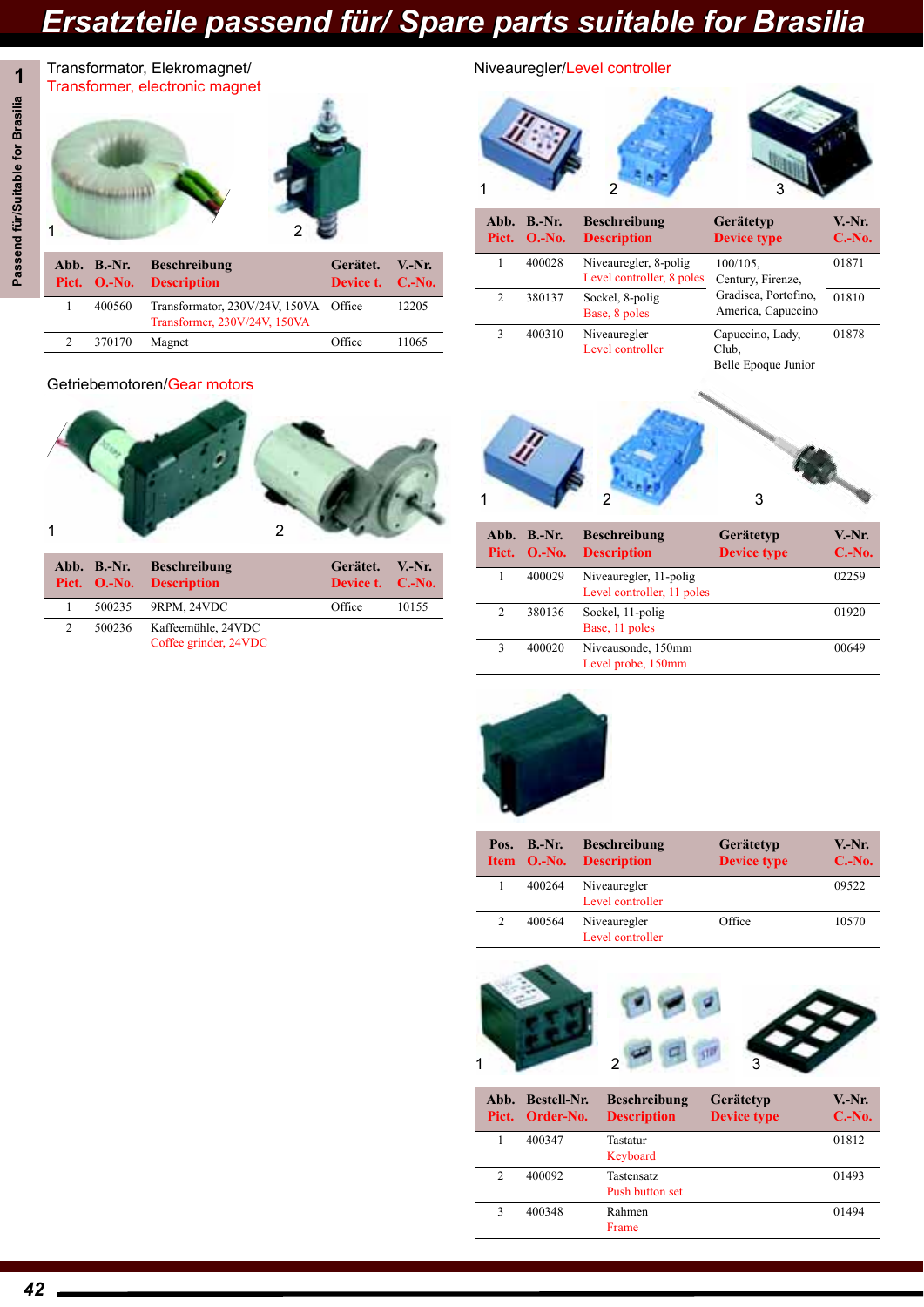#### Tastaturen/Keyboards



2 400038 2 - 4 Gruppen 2 - 4 groups 400035 (2 Gr) 400284 (3Gr) Century-2/96 04961

#### Tastaturen/Zentraleinheiten bis 2/96 (Cubic Flowmeter)/ Keyboards/Electronic boxes till 2/96 (Cubic flowmeter)



|  | Abb. Bestell-Nr.<br>Pict. Order-No. | <b>Beschreibung</b><br><b>Description</b> | Gerätetyp<br><b>Device type</b> | $V.-Nr.$<br>$C.-No.$ |
|--|-------------------------------------|-------------------------------------------|---------------------------------|----------------------|
|  | 400286                              | $1 \text{Gr}/230 \text{V}$                | Capuccino                       | 05475                |
|  | 400287                              | $1$ Gr/230V                               | Portofino, America              | 06556                |

#### Tastaturen/Zentraleinheiten ab 2/96 (Gicar Flowmeter)/ Keyboards/Electronic boxes since 2/96 (Gicar flowmeter)





| Abb. Bestell-Nr.<br>Pict. Order-No. | <b>Beschreibung</b><br><b>Description</b> | Gerätetyp<br><b>Device type</b> | $V-Nr.$<br>$C.-No.$ |
|-------------------------------------|-------------------------------------------|---------------------------------|---------------------|
| 400395                              | $1$ Gr/230V                               | 100                             | 08495               |
| 400396                              | $1$ Gr/230V                               | 105                             | 08496               |



| Abb. | <b>Bestell-Nr.</b><br>Pict. Order-No. | <b>Beschreibung</b><br><b>Description</b> | Gerätetyp<br><b>Device type</b> | V.-Nr.<br>$C.-No.$ |
|------|---------------------------------------|-------------------------------------------|---------------------------------|--------------------|
|      | 400292                                | $1$ Gr $/230$ V                           | Capuccino, Century              | 08493              |
|      | 400346                                | $1$ Gr/230V                               | Portofino, America              | 08494              |
|      |                                       |                                           |                                 |                    |

Tastaturen/Zentraleinheiten ab 2/96 (Gicar Flowmeter)/ Keyboards/Electronic boxes since 2/96 (Gicar flowmeter)



| Abb. Bestell-Nr.<br>Pict. Order-No. | <b>Beschreibung</b><br><b>Description</b> | Gerätetyp<br><b>Device type</b> | $V.-Nr.$<br>$C.-No.$ |
|-------------------------------------|-------------------------------------------|---------------------------------|----------------------|
| 400285                              | $1$ Gr $/230$ V                           | Firenze                         | 08497                |
| 400294                              | $1$ Gr $/230$ V                           | Gradisca, Mytos                 | 08498                |

#### Tastaturen/Zentraleinheiten ab 2/96 (Gicar Flowmeter)/ Keyboards/Electronic boxes since 2/96 (Gicar flowmeter)



|                    | Abb. B.-Nr. Beschreib. Pass. Zent.<br>Pict. O.-No. Descript. Suit. el. box Device type C.-No. | Gerätetyp V.-Nr. |       |
|--------------------|-----------------------------------------------------------------------------------------------|------------------|-------|
| $400296$ 2 - $4Gr$ | 400266(2Gr)                                                                                   | 100, 200         | 10137 |
| $400271$ 2 - $4Gr$ | 400267(3Gr)                                                                                   | 105.205          | 10138 |



|               |                    | Abb. B.-Nr. Beschreib. Pass. Zent.<br>Pict. O.-No. Descript. Suit. el. box Device type C.-No. | Gerätetyp V.-Nr.    |  |
|---------------|--------------------|-----------------------------------------------------------------------------------------------|---------------------|--|
|               | $400288$ 2 - $4Gr$ | 400266(2Gr)                                                                                   | Century 11/98 10135 |  |
| $\mathcal{D}$ | $400262$ 2 - $4Gr$ | 400267 (3Gr)                                                                                  | Firenze 3/00 10139  |  |



|               | Abb. B.-Nr.        | Beschreib.<br>Pict. O.-No. Descript. | Pass. Zent.  | Gerätetyp<br>Suit. el. box Device type C.-No. | $V.-Nr.$ |
|---------------|--------------------|--------------------------------------|--------------|-----------------------------------------------|----------|
|               | $400291$ 2 - $4Gr$ |                                      | 400266(2Gr)  | Gradisca 11/98 10136                          |          |
| $\mathcal{D}$ | $400289$ 2 - $4Gr$ |                                      | 400267 (3Gr) | Portofino 11/98 09954                         |          |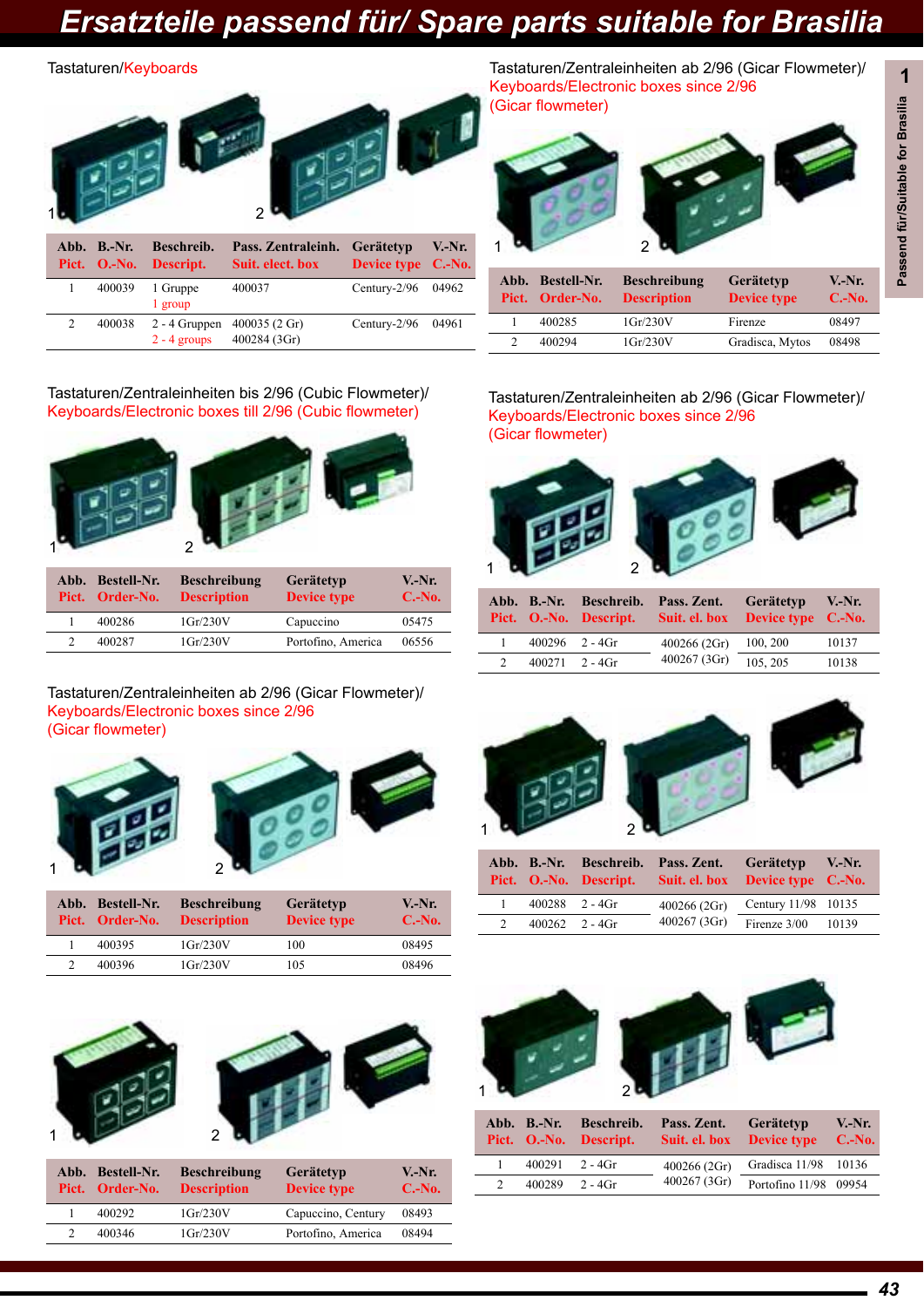## **1** Passend für/Suitable for Brasilia **Passend für/Suitable for Brasilia**

### 1 2 1 2 Tastaturen/Keyboards **Abb. Best.-Nr. Beschreibung Pict. Ord.-No. Description Gerätetyp Device type V.-Nr. C.-No.**

|  |        | Pict. Org.-No. Description | <b>Device type</b> | <b>C.-180.</b> |
|--|--------|----------------------------|--------------------|----------------|
|  | 400561 | Tastatur<br>Keyboard       | Office             | 10168          |
|  | 400562 | Folie<br>Foil              | Office             | 10501          |

### Zentraleinheiten/Electronic boxes



| Pos. | Best.-Nr.<br>Item Ord.-No. | <b>Beschreibung</b><br><b>Description</b>                             | Gerätetyp<br>Device type C.-No. | $V.-Nr.$       |
|------|----------------------------|-----------------------------------------------------------------------|---------------------------------|----------------|
|      | 400563                     | Platine mit Mikroprozessor Office<br><b>Board with Microprocessor</b> |                                 | 10167<br>10170 |

### Zentraleinheiten (Cubic Flowmeter)/ Electronic boxes (Cubic flowmeter)





|                |        | Abb. Best.-Nr. Beschreibung<br>Pict. Ord.-No. Description | Gerätetyp<br><b>Device type</b>                             | $V-Nr.$<br>$C.-No.$ |
|----------------|--------|-----------------------------------------------------------|-------------------------------------------------------------|---------------------|
|                | 400037 | $1$ Gr/230V                                               | Portofino - 2/96<br>Century - $2/96$<br><b>Belle Epoque</b> | 01805               |
| $\overline{c}$ | 400035 | 2Gr/230V                                                  | $100, 105 - 2/96$                                           | 04964               |
| $\mathfrak{D}$ | 400284 | 3Gr/230V                                                  | Century, Firenze - 2/96<br>America, Portofino - 2/96        | 04965               |



|  | Abb. Best.-Nr. | <b>Beschreibung</b><br>Pict. Ord.-No. Description | Gerätetyp<br>Device type | $V-Nr.$<br>$C.-No.$ |
|--|----------------|---------------------------------------------------|--------------------------|---------------------|
|  | 400036         | 2Gr/230V                                          |                          | 01806               |
|  | 400283         | 3 <sub>Gr</sub> /230V                             |                          | 01807               |
|  |                |                                                   |                          |                     |

Zentraleinheiten (Gicar Flowmeter)/ Electronic boxes (Gicar flowmeter)





|                | Abb. Best.-Nr. | <b>Beschreibung</b><br>Pict. Ord.-No. Description | <b>Gerätetyp</b><br><b>Device type</b>                | V.-Nr.<br>$C.-No.$ |
|----------------|----------------|---------------------------------------------------|-------------------------------------------------------|--------------------|
|                | 400265         | $1$ Gr $/230$ V                                   | Century, Gradica,<br>Portofino                        | 09948              |
| 2              | 400266         | 2Gr/230V                                          | 100, 105, 200, 205 -11/98                             | 09950              |
| $\mathfrak{D}$ | 400267         | 3 <sub>Gr</sub> /230V                             | Century, Firenze -11/98<br>Gradisca, Portofino -11/98 | 09952              |



|               | Abb. B.-Nr.<br>Pict. O.-No. | <b>Beschreibung</b><br><b>Description</b> | Gerätetyp<br><b>Device type</b> | V.-Nr.<br>$C.-No.$ |
|---------------|-----------------------------|-------------------------------------------|---------------------------------|--------------------|
|               | 400268                      | 1 Serie, Steckhülsen                      |                                 | 10438              |
|               |                             | 1 serie, barrel socket                    |                                 |                    |
| $\mathcal{D}$ | 400269                      | 2 Serie, Stecker                          |                                 | 11738              |
|               |                             | 2 serie, plug                             |                                 |                    |
|               | 400270                      | 3 Serie, Steckhülse/Stecker               |                                 | 11739              |
|               |                             | 3 Serie, barrel socket/plug               |                                 |                    |

### Flowmeter (Cubic)/Flowmeter (Cubic)



| Abb.<br>Pict.  | <b>Bestell-Nr.</b><br>Order-No. | <b>Beschreibung</b><br><b>Description</b> | Gerätetyp<br><b>Device type</b> | V.-Nr.<br>$C.-No.$ |
|----------------|---------------------------------|-------------------------------------------|---------------------------------|--------------------|
|                | 400254                          | Flowmeter                                 |                                 | 01217              |
| $\overline{c}$ | 400199                          | Fotozelleneinheit<br>Photocell unit       |                                 | 07627              |
| 3              | 400349                          | Lüftereinheit<br>Ventilator unit          |                                 | 01804              |
| 4              | 400565                          | Flowmeter                                 | Office                          | 10264              |

### Flowmeter (Gicar)/Flowmeter (Gicar)



|                | Abb. Bestell-Nr.<br>Pict. Order-No. | <b>Beschreibung</b><br><b>Description</b> | Gerätetyp<br><b>Device type</b> | $V-Nr.$<br>$C.-No.$ |
|----------------|-------------------------------------|-------------------------------------------|---------------------------------|---------------------|
| 1              | 400255                              | Flowmeter, 1/8"<br>Flowmeter, 1/8"        |                                 | 08729               |
| $\mathfrak{D}$ | 400256                              | Stecker<br>Plugs                          |                                 | 09013               |
| $\mathcal{E}$  | 400257                              | Zählrad<br>Flowmeter reel                 |                                 |                     |
| 4              | 400258                              | Gehäusedichtung<br>Case gasket            |                                 |                     |
|                |                                     |                                           |                                 |                     |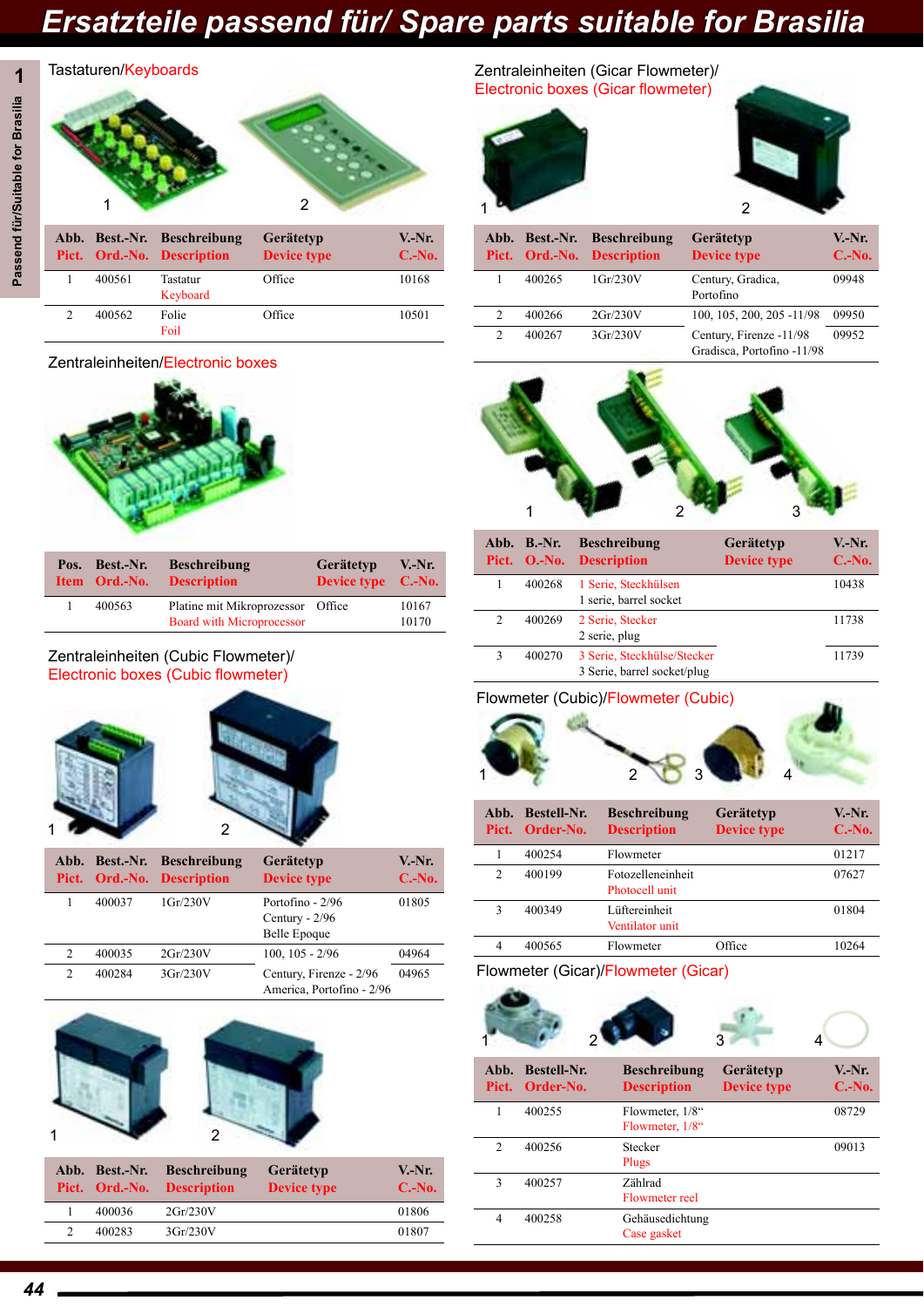Heizkörper/Heaters

### Heizkörper/Heaters



| Abb.<br>Pict.  | $B.-Nr.$<br>$O.-No.$ | <b>Beschreibung</b><br><b>Description</b>                    | Gerätetyp<br><b>Device type</b> | V.-Nr.<br>$C.-No.$ |
|----------------|----------------------|--------------------------------------------------------------|---------------------------------|--------------------|
| 1              | 417030               | 1 Gruppe, 1800W, 230V<br>1 group, 1800W, 230V                | <b>ABRA</b>                     | 00614              |
| 1              | 417170               | 1 Gruppe, 2000W, 230V, 400V<br>1 group, 2000W, 230V, 400V    |                                 | 08159              |
| $\mathfrak{D}$ | 417031               | 2 Gruppen, 3000W, 230V<br>2 groups, 3000W, 230V              |                                 | 00615              |
| $\mathfrak{D}$ | 417171               | 2 Gruppen, 3500W, 230V<br>2 groups, 3500W, 230V              |                                 | 01834              |
| 3              | 417096               | 3 Gruppen, 4000W, 230V<br>3 Gruppen, 4000W, 230V             |                                 | 00616              |
| $\mathcal{E}$  | 417172               | 3 Gruppen, 5500W, 230V, 400V<br>3 Gruppen, 5500W, 230V, 400V |                                 | 05391              |
| 4              | 528006               | Dichtung<br>Gasket                                           |                                 | 00819              |

| Abb.<br>Pict.  | $B.-Nr.$<br>$O.-No.$ | <b>Beschreibung</b><br><b>Description</b>                            | Gerätetyp<br><b>Device type</b> | V.-Nr.<br>$C.-No.$ |
|----------------|----------------------|----------------------------------------------------------------------|---------------------------------|--------------------|
| 1              | 417081               | 1 Gruppe/1", 1350W, 230V<br>1 group/1", 1350W, 230V                  | Capuccino                       | 01911              |
| $\overline{2}$ | 417032               | 1 Gruppe, 1¼", 2000W, 230V<br>1 group, 1¼", 2000W, 230V              | America plus                    | 00613              |
| $\overline{2}$ | 417173               | 1 Gruppe, 1¼", 1700W, 230V<br>1 group, $1\frac{1}{4}$ , 1700W, 230V  | Belle Epoque                    |                    |
| $\overline{2}$ | 417196               | 2 Gruppe, 1¼", 2400W, 230V<br>2 groups, $1\frac{1}{4}$ , 2400W, 230V |                                 | 00627              |
| 3              | 417080               | 2 Gruppe, 1¼", 2500W, 230V<br>2 groups, $1\frac{1}{4}$ , 2500W, 230V | America super,<br>Belle Epoque  | 01378              |
| $\overline{4}$ | 528018               | Dichtung, 1"<br>Gasket, 1"                                           |                                 | 00826              |
| 4              | 528021               | Dichtung, 11/4"<br>Gasket, 11/4"                                     |                                 | 02286              |



| Abb.<br>Pict. | <b>Bestell-Nr.</b><br>Order-No. | <b>Beschreibung</b><br><b>Description</b>     | Gerätetyp<br><b>Device type</b> | V.-Nr.<br>$C.-No.$ |
|---------------|---------------------------------|-----------------------------------------------|---------------------------------|--------------------|
|               | 417033                          | 2 Gruppen, 3200W-230V<br>2 groups, 3200W-230V | Mythos                          | 04995              |
| $\mathcal{D}$ | 417086                          | 3 Gruppen, 4200W-230V<br>3 groups, 4200W-230V | Mythos                          | 04996              |
| 3             | 417034                          | 1 Gruppe, 1400W-230V<br>1 group, 1400W-230V   | Capuccino                       | 05430              |
| 4             | 528230                          | Dichtung, O-Ring<br>Gasket, O-ring            |                                 | 01368              |



| Abb.<br>Pict.  | <b>Bestell-Nr.</b><br>Order-No. | <b>Beschreibung</b><br><b>Description</b> | Gerätetyp<br><b>Device type</b> | V.-Nr.<br>$C.-No.$ |
|----------------|---------------------------------|-------------------------------------------|---------------------------------|--------------------|
|                | 417035                          | 1200W-230V                                | Office                          | 00625              |
| $\overline{c}$ | 417189                          | 1800W/230V                                | Cappuccino                      | 10246              |
| 3              | 528231                          | O-Ring<br>$O$ -ring                       | Club/Lady,                      | 00839              |
| 4              | 528232                          | O-Ring/Kessel<br>$O$ -ring/pot            | Belle Epoque Junior             | 00843              |

### Kesseldichtungen/Pot gaskets



|                | Abb. Bestell-Nr.<br>Pict. Order-No. | <b>Beschreibung</b><br><b>Description</b> | Gerätetyp<br><b>Device type</b> | $V.-Nr.$<br>$C.-No.$ |
|----------------|-------------------------------------|-------------------------------------------|---------------------------------|----------------------|
|                | 528140                              | $108 \times 101 \times 2 \text{mm}$       | Mythos                          | 04392                |
| $\mathfrak{D}$ | 528139                              | $142 \times 128 \times 4 \text{mm}$       | Century                         | 00821                |
| 3              | 528232                              | 02,62 x 71,12mm                           | Capuccino                       | 06321                |

4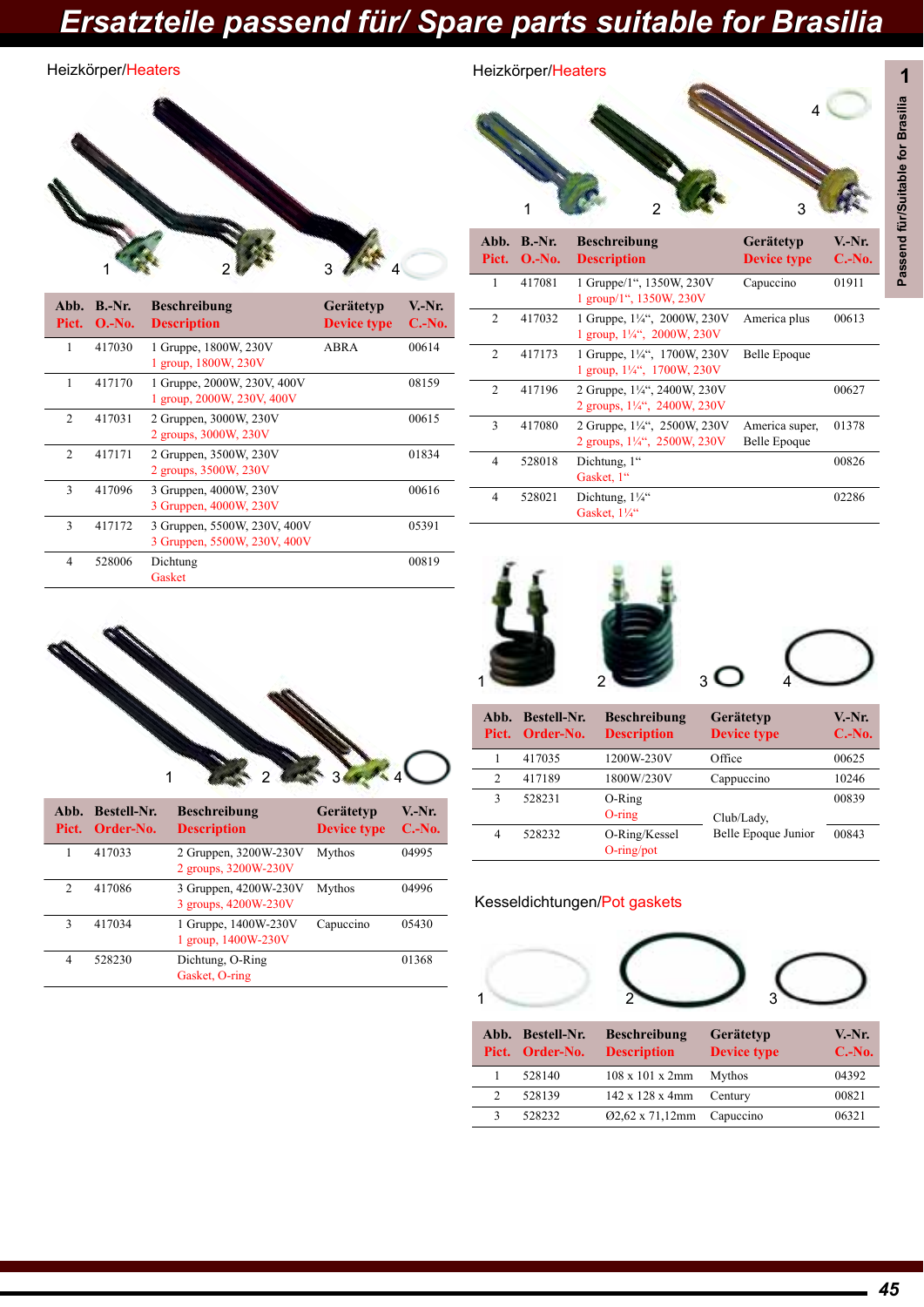Ventile/Valves

## **1** Passend für/Suitable for Brasilia **Passend für/Suitable for Brasilia**

2 3

| Abb.<br>Pict.  | <b>Bestell-Nr.</b><br>Order-No. | <b>Beschreibung</b><br><b>Description</b> | Gerätetyp<br><b>Device type</b> | $V-Nr.$<br>$C.-No.$ |
|----------------|---------------------------------|-------------------------------------------|---------------------------------|---------------------|
|                | 541267                          | Doppelskala<br>Double scale               | 100, 105, 200, 205<br>Millenio  | 05466               |
| $\overline{c}$ | 541268                          | $0 - 2,5$ bar                             | Capuccino                       | 05469               |
| 3              | 541269                          | Doppelskala<br>Double scale               | Century                         | 04971               |
|                |                                 |                                           |                                 |                     |

| Abb.           | $B.-Nr.$<br>Pict. $O.-No.$ | <b>Beschreibung</b><br><b>Description</b>                                           | Gerätetyp<br><b>Device type</b> | $V-Nr.$<br>$C.-No.$ |
|----------------|----------------------------|-------------------------------------------------------------------------------------|---------------------------------|---------------------|
| 1              | 529312                     | Sicherheitsventil, 1,8bar, 3/8"<br>Safety valve, 1,8bar, 3/8"                       |                                 | 01120               |
| $\overline{2}$ | 529338                     | Sicherheitsventil/plombiert,<br>1,5bar, $3/8$ "<br>Safety valve/sealt, 1,5bar, 3/8" |                                 | 01181               |
| 3              | 529303                     | Entlüftungsventil, 1/4"<br>Empty valve, 1/4"                                        |                                 | 05062               |
| 4              | 529304                     | Entlüftungsventil, 1/4"<br>Empty valve, 1/4"                                        |                                 | 01571               |
| 5              | 529361                     | Cu-Dichtung, 1/4"<br>Cu-gasket, 1/4"                                                |                                 | 00813               |
| 6              | 529349                     | Cu-Dichtung, 3/8"<br>Cu-gasket, 3/8"                                                |                                 | 01386               |

1 2334 4 6

 $5<sub>o</sub>$ 



Manometer/Manometer



| Pict.         | Abb. Bestell-Nr.<br>Order-No. | <b>Beschreibung</b><br><b>Description</b> | Gerätetyp<br><b>Device type</b> | V.-Nr.<br>$C.-No.$ |
|---------------|-------------------------------|-------------------------------------------|---------------------------------|--------------------|
|               | 541273                        | Doppelskala<br>double scale               | Firenze                         | 06622              |
| $\mathcal{D}$ | 541256                        | Doppelskala<br>double scale               | Gradisca, Bar,<br>Century       | 00737              |
| 3             | 541257                        | Doppelskala<br>double scale               | Portofino, America              | 06555              |



| Abb.<br>Pict.            | Best.-Nr.<br>Ord.-No. | <b>Beschreibung</b><br><b>Description</b>                  | Gerätetyp<br><b>Device type</b> | V.-Nr.<br>$C.-No.$ |
|--------------------------|-----------------------|------------------------------------------------------------|---------------------------------|--------------------|
| 1                        | 529311                | Rückschlagventil/kpl., 1/8"<br>Non-return valve/kpl., 1/8" |                                 | 01119              |
| $\mathfrak{D}$           | 371095                | $O-Ring$<br>$O$ -ring                                      |                                 | 00833              |
| $\mathcal{E}$            | 528233                | Cu-Dichtung<br>Cu-gasket                                   |                                 | 01404              |
| 4                        | 528234                | Kugel<br>Ball                                              |                                 | 02227              |
| $\overline{\phantom{0}}$ | 528235                | Feder<br><b>Spring</b>                                     |                                 | 00863              |



|                | Abb. Best.-Nr.<br>Pict. Ord.-No. | <b>Beschreibung</b><br><b>Description</b>         | Gerätetyp<br><b>Device type</b> | $V-Nr.$<br>$C.-No.$ |
|----------------|----------------------------------|---------------------------------------------------|---------------------------------|---------------------|
|                | 529593                           | Expansionsventil/kpl.<br>Expansion valve/assembly |                                 | 01182               |
| $\mathfrak{D}$ | 528236                           | Dichtung, 11 x 3mm<br>Gasket, 11 x 3mm            |                                 | 01365               |
| 3              | 528237                           | Feder<br>Spring                                   |                                 | 00884               |



| Pos. | <b>Bestell-Nr.</b> | <b>Beschreibung</b> | Gerätetyp          | $V.-Nr.$ |
|------|--------------------|---------------------|--------------------|----------|
|      | Item Order-No.     | <b>Description</b>  | <b>Device type</b> | $C.-No.$ |
|      | 541270             |                     | Belle Epoque       | 01880    |

1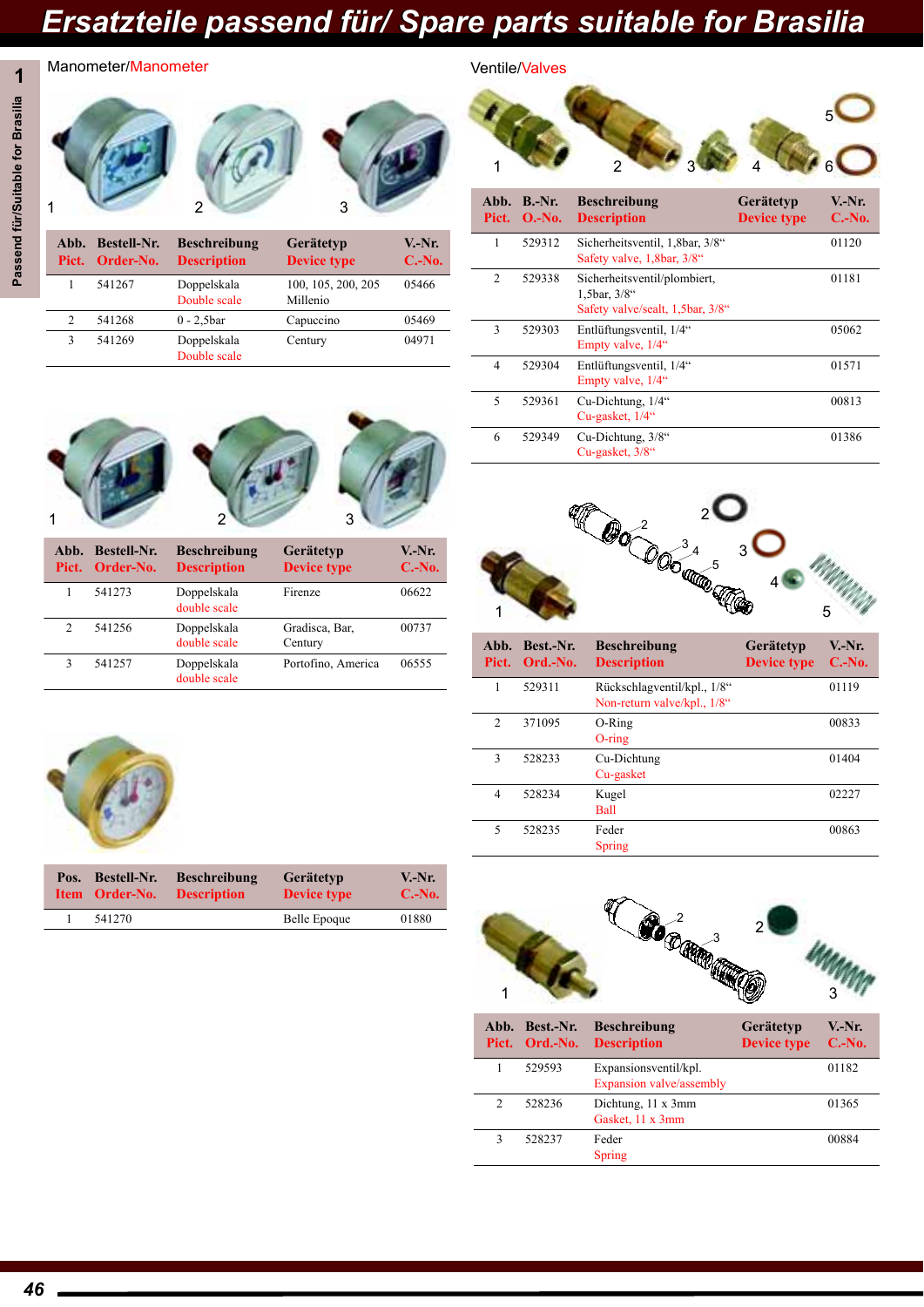### Wasserstandsgläser/Level glasses



|  | Abb. Bestell-Nr.<br>Pict. Order-No. | <b>Beschreibung</b><br><b>Description</b>         | Gerätetyp<br><b>Device type</b> | $V-Nr.$<br>$C.-No.$ |
|--|-------------------------------------|---------------------------------------------------|---------------------------------|---------------------|
|  | 529402                              | kpl. ohne Niveausonde<br>cpl. without level probe |                                 | 01110               |
|  | 529403                              | kpl. mit Niveausonde<br>cpl. with level probe     |                                 | 01211               |



| Abb.<br>Pict. | <b>Bestell-Nr.</b><br>Order-No. | <b>Beschreibung</b><br><b>Description</b>                | Gerätetyp<br><b>Device type</b> | $V-Nr.$<br>$C.-No.$ |
|---------------|---------------------------------|----------------------------------------------------------|---------------------------------|---------------------|
| 3             | 400020                          | Niveausonde, 140mm<br>Level probe, 140mm                 |                                 | 00649               |
| 4             | 529361                          | Cu-Dichtung, $\frac{1}{4}$ "<br>Cu-gasket, $\frac{1}{4}$ |                                 | 00813               |
| 5             | 529398                          | Wasserstandsglas<br>Level glass                          |                                 | 00787               |
| 6             | 528211                          | O-Ring<br>$O$ -ring                                      |                                 | 00838               |
| 7             | 529396                          | Press Scheibe<br>Press washer                            |                                 | 00088               |

### Wasserfüllventil/Water intake valve



| Abb.<br>Pict.  | Best.-Nr.<br>Ord.-No. | <b>Beschreibung</b><br><b>Description</b>                            | Gerätetyp<br><b>Device type</b> | $V.-Nr.$<br>$C.-No.$ |
|----------------|-----------------------|----------------------------------------------------------------------|---------------------------------|----------------------|
| 1              | 529591                | Füllhahn, kpl.<br>Water intake tab, cpl.                             |                                 | 02953                |
| $\overline{2}$ | 529590                | Füllhahn mit Magnetventil<br>Water intake tab with<br>Solenoid valve |                                 | 02954                |
| 3              | 528238                | Druckwelle<br>Thrust shaft                                           |                                 | 00144                |
| 4              | 528239                | Mutter<br>Nut                                                        |                                 | 00145                |
| 5              | 111100                | Knebel<br>Knob                                                       |                                 | 00772                |
| 6              | 111101                | Knopf<br><b>Push button</b>                                          |                                 | 00781                |

Ventile/Valves



| Abb.<br>Pict.  | <b>Bestell-Nr.</b><br>Order-No. | <b>Beschreibung</b><br><b>Description</b> | Gerätetyp<br><b>Device type</b> | Vergl.-Nr.<br>Comp.-No. |
|----------------|---------------------------------|-------------------------------------------|---------------------------------|-------------------------|
| 1              | 528240                          | O-Ring<br>$O$ -ring                       |                                 | 01428                   |
| $\overline{c}$ | 528241                          | Feder<br>Spring                           |                                 | 02218                   |
| 3              | 528242                          | O-Ring<br>$O$ -ring                       |                                 | 01389                   |
| 4              | 528243                          | $O-Ring$<br>$O$ -ring                     |                                 | 02107                   |



| 5  | 528244 | Dichtung<br>Gasket              | 00818 |
|----|--------|---------------------------------|-------|
| 6  | 528245 | Dichtungsträger<br>Gasketholder | 00153 |
| 7  | 528246 | O-Ring<br>$O$ -ring             | 00836 |
| 8  | 528247 | Ventil<br>Valve                 | 05595 |
| 9  | 528248 | Feder<br>Spring                 | 00870 |
| 10 | 528236 | Dichtung<br>Gasket              | 01365 |
| 11 | 528237 | Feder<br>Spring                 | 00884 |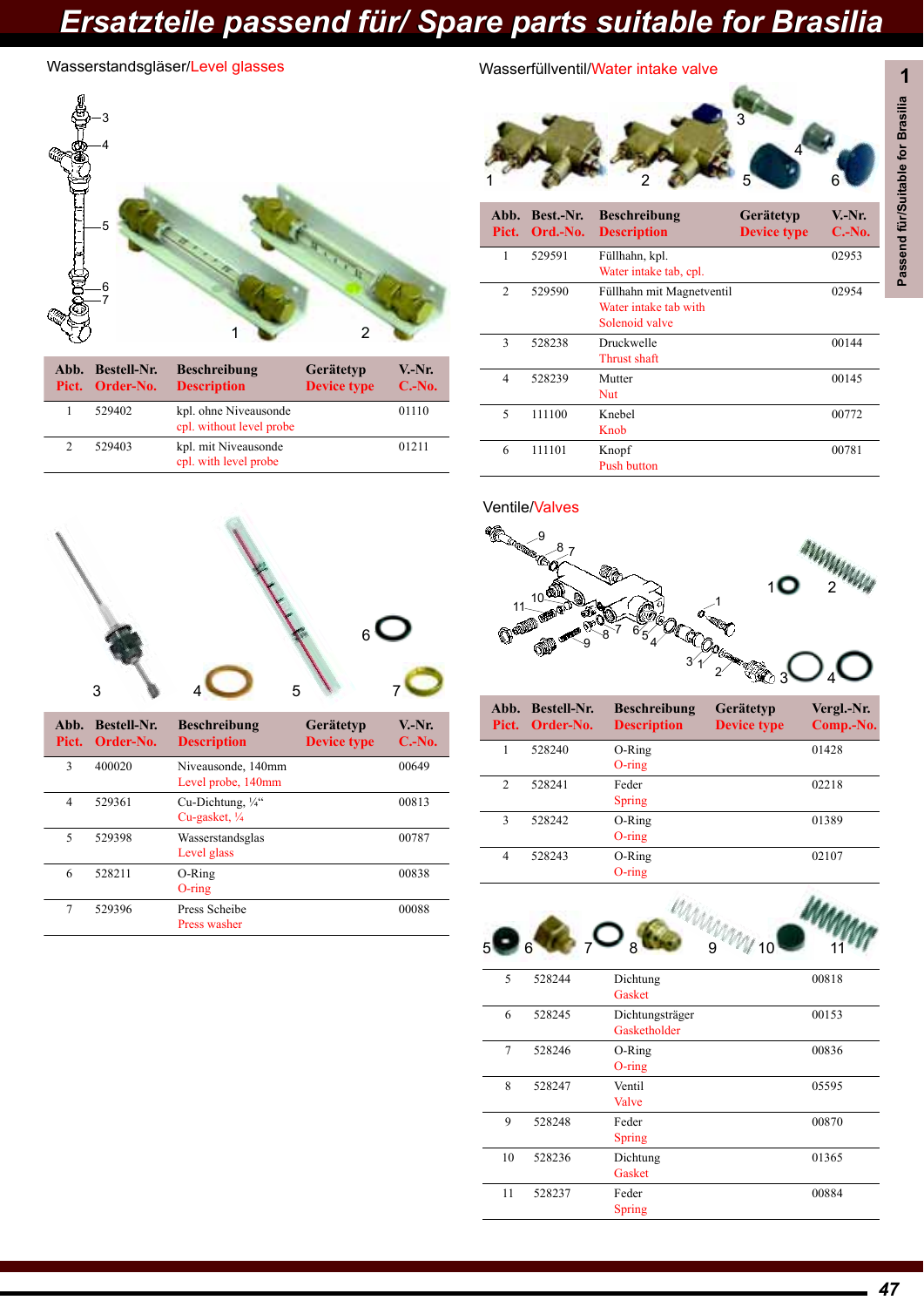**Vergl.-Nr. Comp.-No.**

02269

# Passend für/Suitable for Brasilia **Passend für/Suitable for Brasilia**

 $2^{3^{4}}$ 

**Abb. Pict.**

**Pool** 

**Bestell-Nr. Order-No.**

1 370082 Magnetventil

**6** 7

|                                                      | Wasserfüllventile/Water intake valves | Wasserfüllventile/Water intake valves |
|------------------------------------------------------|---------------------------------------|---------------------------------------|
| $\overline{a}$<br>$\bar{\bar{\mathbf{v}}}$<br>ᢐ<br>ā |                                       |                                       |

**Beschreibung Description**

Solenoid valve



|              | Abb. Bestell-Nr.<br>Pict. Order-No. | <b>Beschreibung</b><br><b>Description</b>            | <b>Gerätetyp</b><br>Device type C.-No. | <b>V.-Nr.</b> |
|--------------|-------------------------------------|------------------------------------------------------|----------------------------------------|---------------|
| $\mathbf{1}$ | 529615                              | Füllventil/kpl., 230VAC<br>Intake valve/cpl., 230VAC |                                        | 06267         |



1

**Gerätetyp Device type**



|                | Abb. Bestell-Nr.<br>Pict. Order-No. | <b>Beschreibung</b><br><b>Description</b>      | Gerätetyp<br>Device type C.-No. | $V.-Nr.$ |
|----------------|-------------------------------------|------------------------------------------------|---------------------------------|----------|
| $\mathfrak{D}$ | 370095                              | Magnetventil, 230VAC<br>Solenoid valve, 230VAC |                                 | 09436    |
| 3              | 371095                              | O-Ring<br>$O$ -ring                            |                                 | 00833    |



| 4  | 528249 | Feder<br>Spring        | 05538 |
|----|--------|------------------------|-------|
| 5  | 528247 | Ventil<br>Valve        | 00078 |
| 6  | 528250 | O-Ring<br>$O$ -ring    | 00847 |
| 7  | 528236 | Dichtung<br>Gasket     | 01365 |
| 8  | 528237 | Feder<br><b>Spring</b> | 00884 |
| 9  | 528251 | O-Ring<br>$O$ -ring    | 00840 |
| 10 | 528252 | Ventil<br>Valve        | 05595 |
| 11 | 528248 | Feder<br>Spring        | 00870 |



|  | Abb. Bestell-Nr.<br>Pict. Order-No. | <b>Beschreibung</b><br><b>Description</b> | Gerätetyp<br><b>Device type</b> | Vergl.-Nr.<br>Comp.-No. |
|--|-------------------------------------|-------------------------------------------|---------------------------------|-------------------------|
|  | 370082                              | Magnetyentil<br>Solenoid valve            |                                 | 02269                   |



| $\overline{2}$ | 528248 | Feder<br><b>Spring</b>           | 00870 |
|----------------|--------|----------------------------------|-------|
| 3              | 528247 | Ventil<br>Valve                  | 00078 |
| 4              | 528246 | O-Ring<br>$O-Ring$               | 00836 |
| 5              | 528240 | O-Ring (Viton)<br>O-Ring (viton) | 01428 |
| 6              | 528236 | Dichtung<br>Gasket               | 01365 |
| 7              | 528237 | Feder<br>Spring                  | 00884 |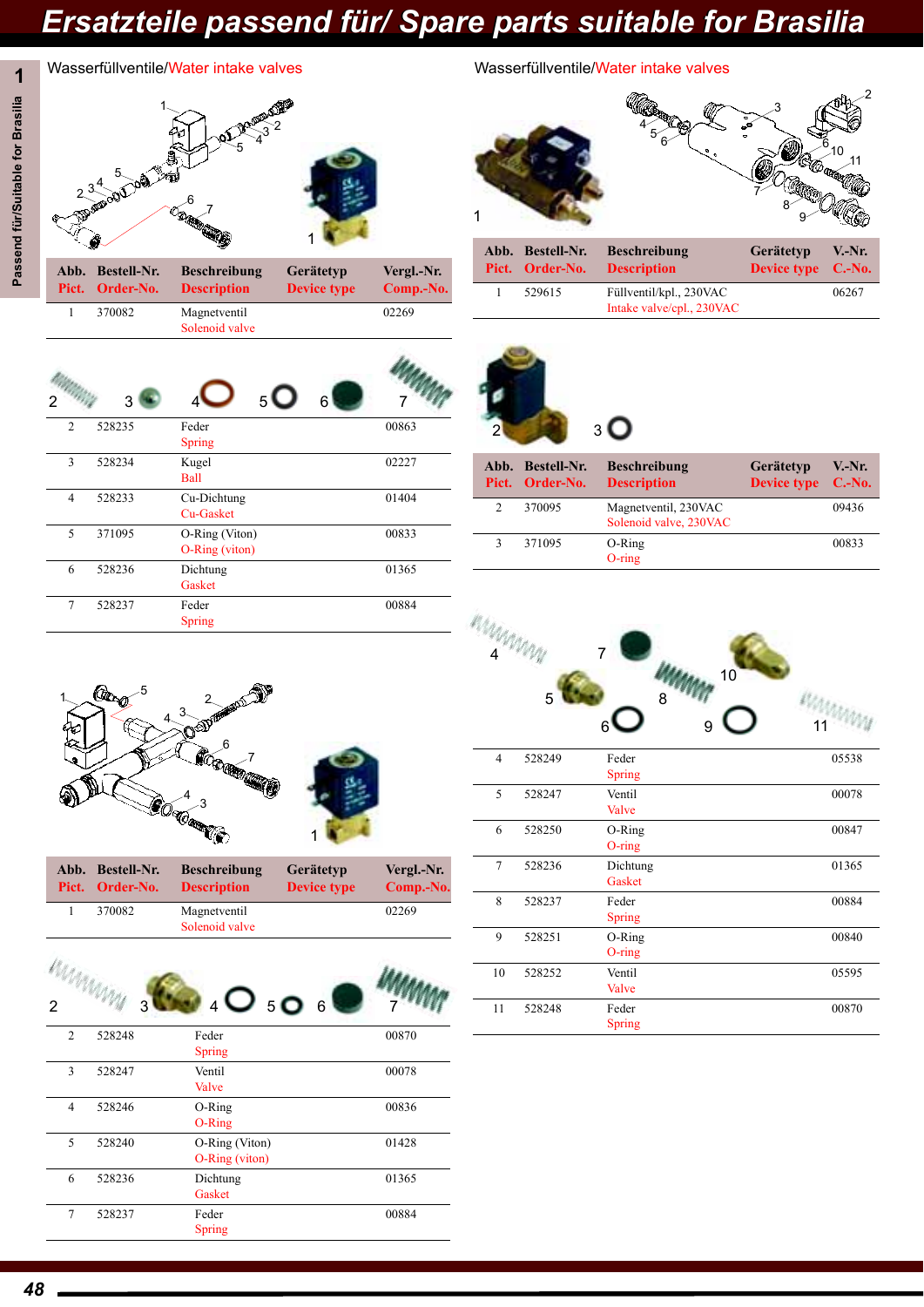Hähne/Taps

#### **1** Hähne/Taps 1 2 3 **4000** 5 8 7 9  $5 \overline{10}$ 6 11

| Pict. | Abb. Bestell-Nr.<br>Order-No. | <b>Beschreibung</b><br><b>Description</b>      | Gerätetyp<br><b>Device type</b> | $V.-Nr.$<br>$C.-No.$ |
|-------|-------------------------------|------------------------------------------------|---------------------------------|----------------------|
|       | 529594                        | Dampf/Wasserhahn, kpl.<br>Steam/Watertap, kpl. | <b>BAR</b>                      | 01169                |
| 2     | 111071                        | Knebel<br>Knob                                 | Century                         | 04402                |
| 3     | 111070                        | Knebel<br>Knob                                 | <b>BAR</b>                      | 00770                |





| Abb.<br>Pict.  | Best.-Nr.<br>Ord.-No. | <b>Beschreibung</b><br><b>Description</b>                                | Gerätetyp<br><b>Device type</b> | V.-Nr.<br>$C.-No.$ |
|----------------|-----------------------|--------------------------------------------------------------------------|---------------------------------|--------------------|
| 4              | 528253                | Feder<br>Spring                                                          |                                 | 00866              |
| $\overline{5}$ | 528254                | Dichtung<br>Gasket                                                       |                                 | 00109              |
| 6              | 528255                | Dichtung, $13 \times 4 \times 4$ mm<br>Gasket, $13 \times 4 \times 4$ mm |                                 |                    |
| 7              | 528256                | Dichtung, $15,5 \times 7,5 \times 4$ mm<br>Gasket, 15,5 x 7,5 x 4mm      |                                 |                    |
| 8              | 528257                | Feder<br>Spring                                                          |                                 |                    |
| 9              | 528258                | Dichtung<br>Gasket                                                       |                                 | 00810              |
| 10             | 528259                | Scheibe<br>Washer                                                        |                                 | 01286              |
| 11             | 528260                | Schraube<br><b>Srew</b>                                                  |                                 | 00107              |



Knob (Belle Epoque)

|    |        | Knob shaft                         |       |
|----|--------|------------------------------------|-------|
| 6  | 528264 | Überwurfmutter<br>Union nut        | 05363 |
| 7  | 111071 | Knebel<br>Knob                     | 04402 |
| 8  | 528265 | Knebelwelle<br>Knob shaft          |       |
| 9  | 528266 | Überwurfmutter<br>Union nut        |       |
| 10 | 112009 | Knebel (America)<br>Knob (America) |       |



| Abb.<br>Pict. | <b>Bestell-Nr.</b><br>Order-No. | <b>Beschreibung</b><br><b>Description</b> | Gerätetyp<br><b>Device type</b> | V.-Nr.<br>$C.-No.$ |
|---------------|---------------------------------|-------------------------------------------|---------------------------------|--------------------|
|               | 528244                          | Dichtung<br>Gasket                        |                                 | 00818              |
| 2             | 528267                          | O-Ring (Viton)<br>$O$ -ring (Viton)       |                                 | 00831              |
| 3             | 528268                          | Scheibe<br>Washer                         |                                 | 00166              |
| 4             | 528269                          | Feder<br>Spring                           |                                 | 00871              |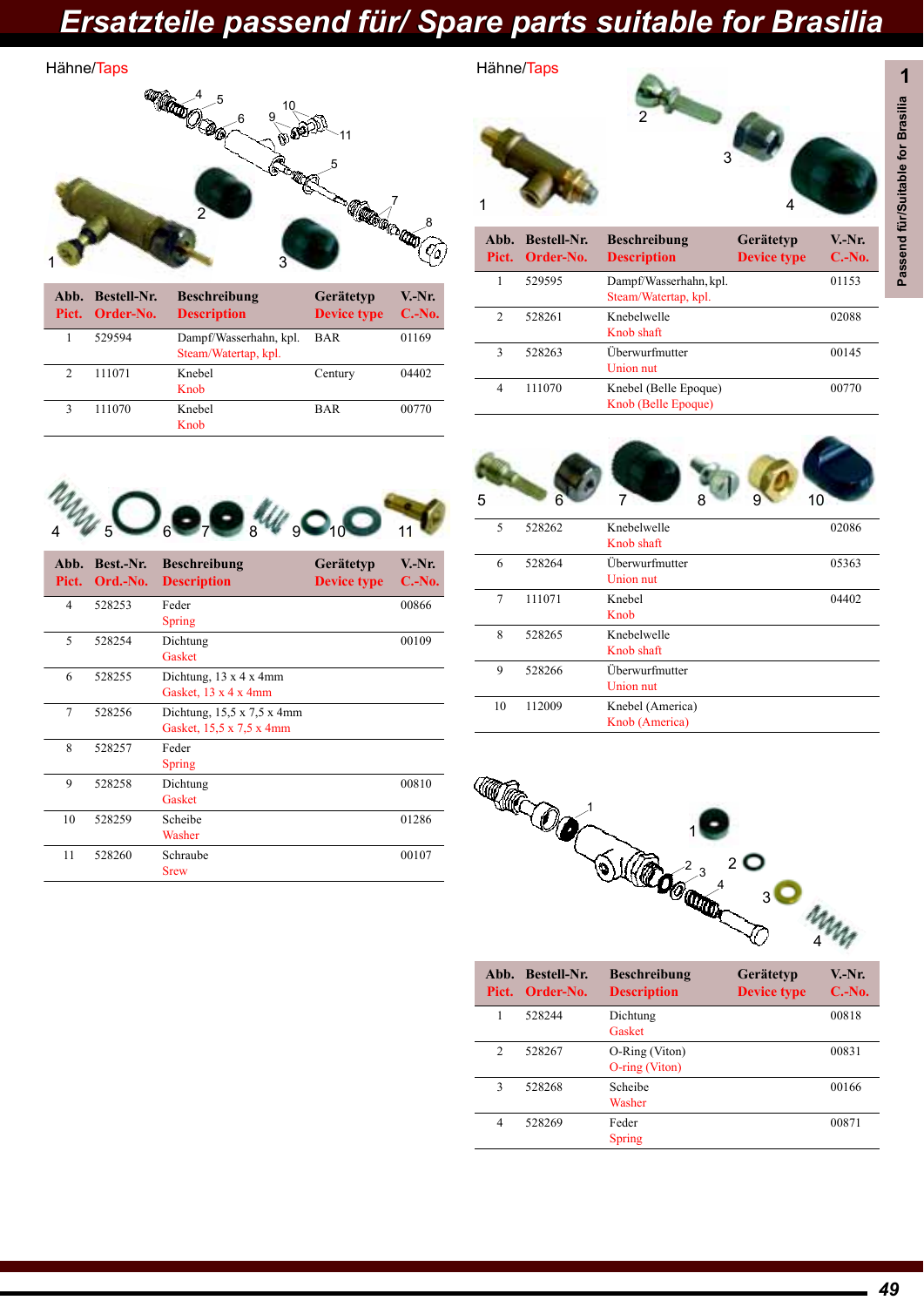04402



Hähne/Taps



| Abb.<br>Pict.  | <b>Bestell-Nr.</b><br>Order-No. | <b>Beschreibung</b><br><b>Description</b>      | Gerätetyp<br><b>Device type</b> | Ver.-Nr.<br>Com.-No. |
|----------------|---------------------------------|------------------------------------------------|---------------------------------|----------------------|
|                | 529616                          | Dampf/Wasserhahn, kpl.<br>Steam/Watertap, kpl. |                                 | 11927                |
| $\mathfrak{D}$ | 528279                          | Überwurfmutter<br>Union nut                    |                                 | 00131                |
| 3              | 111071                          | Knebel (Century)<br>Knob (Century)             | Century                         | 04402                |
| 4              | 112013                          | Knebel (Portofino)<br>Knob (Portofino)         | Portofino,<br>Gradisca          | 06366                |



2 111071 Knebel

Gasket

| A <sub>hh</sub><br>Pict. | <b>Bestell-Nr.</b><br>Order-No. | <b>Beschreibung</b><br><b>Description</b> | Gerätetyp<br><b>Device type</b> | V.-Nr.<br>$C.-No.$ |
|--------------------------|---------------------------------|-------------------------------------------|---------------------------------|--------------------|
| 3                        | 528270                          | Dichtung<br>Gasket                        |                                 | 05805              |
| 4                        | 528271                          | Scheibenträger<br>Washer holder           |                                 | 05808              |
| 5                        | 528273                          | O-Ring (Viton)<br>O-ring (Viton)          |                                 | 05806              |
| 6                        | 528272                          | Keramik Scheibe<br>Ceramics washer        |                                 | 05811              |
| 7                        | 528274                          | Keramik Scheibe<br>Ceramics washer        |                                 | 05810              |
| 8                        | 528275                          | Scheibenträger<br>Washer holder           |                                 | 05807              |



| . | $U1$ u $U1$ -110. | ремирион      | Device type | $\mathbf{v}$ |
|---|-------------------|---------------|-------------|--------------|
| 5 | 528283            | Dichtung      |             | 12005        |
|   |                   | Gasket        |             |              |
| 6 | 528284            | Feder         |             | 10962        |
|   |                   | <b>Spring</b> |             |              |
| 7 | 528185            | Scheibe       |             | 12153        |
|   |                   | Washer        |             |              |
| 8 | 528286            | O-Ring        |             | 06349        |
|   |                   | $O$ -ring     |             |              |
| 9 | 528287            | Dichtung      |             | 12152        |
|   |                   | Gasket        |             |              |
|   |                   |               |             |              |



| Abb.<br>Pict. | <b>Bestell-Nr.</b><br>Order-No. | <b>Beschreibung</b><br><b>Description</b> | Gerätetyp<br><b>Device type</b> | V.-Nr.<br>$C.-No.$ |
|---------------|---------------------------------|-------------------------------------------|---------------------------------|--------------------|
| 9             | 528276                          | O-Ring<br>$O$ -ring                       |                                 | 00833              |
| 10            | 528277                          | Scheibe<br>Washer                         |                                 | 05809              |
| 11            | 528278                          | $O-Ring$<br>$O$ -ring                     |                                 | 05825              |
| 12            | 528258                          | Dichtung/konisch<br>Gasket/conical        |                                 | 00810              |
| 13            | 528259                          | Scheibe<br>Washer                         |                                 | 01286              |
| 14            | 528260                          | Schraube<br>Screw                         |                                 | 00107              |



|               | Abb. Bestell-Nr.<br>Pict. Order-No. | <b>Beschreibung</b><br><b>Description</b>                | Gerätetyp<br><b>Device type</b> | Ver.-Nr.<br>Com.-No. |
|---------------|-------------------------------------|----------------------------------------------------------|---------------------------------|----------------------|
|               | 529618                              | Dampf/Wasserhahn, kpl. Club Lady<br>Steam/Watertap, kpl. |                                 | 01103                |
| $\mathcal{P}$ | 528299                              | Überwurfmutter<br>Union nut                              |                                 | 00771                |
|               | 111070                              | Knebel<br>Knob                                           |                                 | 00770                |

### $4$  5  $\bigcirc$

|   | Abb. Bestell-Nr.<br>Pict. Order-No. | <b>Beschreibung</b><br><b>Description</b> | Gerätetyp<br>Device type Com.-No. | Ver.-Nr. |
|---|-------------------------------------|-------------------------------------------|-----------------------------------|----------|
| 4 | 528281                              | Dichtung<br>Gasket                        |                                   | 00825    |
| 5 | 528282                              | O-Ring<br>$O$ -ring                       |                                   | 00835    |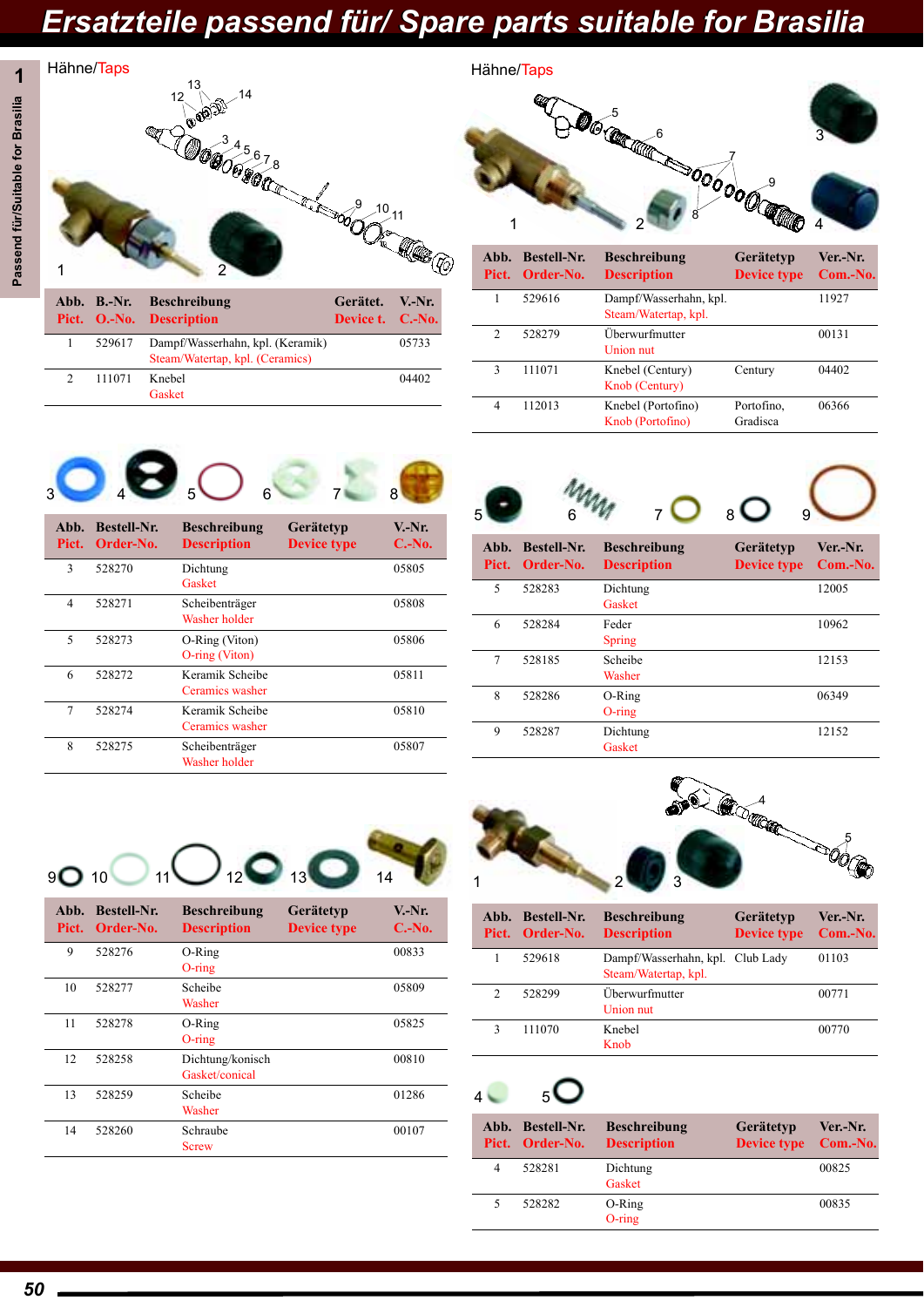### Dampfrohr (Augengelenk)/Steampipe (Single banjo body)



|   | Abb. Bestell-Nr.<br>Pict. Order-No. | <b>Beschreibung</b><br><b>Description</b> | Gerätetyp<br><b>Device type</b> | $V-Nr.$<br>$C.-No.$ |
|---|-------------------------------------|-------------------------------------------|---------------------------------|---------------------|
|   | 529752                              |                                           | 100, 105,<br>Firenze            | 02534               |
| 2 | 529597                              |                                           | Capuccino                       | 00259               |
| 3 | 529741                              |                                           | Century                         | 04657               |
| 4 | 529753                              |                                           | Gradisca                        | 04689               |



| Abb. Bestell-Nr.<br>Pict. Order-No. | <b>Beschreibung</b><br><b>Description</b> | Gerätetyp<br><b>Device type</b> | Vergl.-Nr.<br>Comp.-No. |
|-------------------------------------|-------------------------------------------|---------------------------------|-------------------------|
| 529597                              |                                           | BAR, Firenze                    | 00259                   |
| 529757                              |                                           | Gradisca                        | 09745                   |
| 529599                              |                                           | America                         | 02550                   |



|  | Abb. Bestell-Nr.<br>Pict. Order-No. | <b>Beschreibung</b><br><b>Description</b> | <b>Gerätetyp</b><br><b>Device type</b> | $V-Nr.$<br>$C.-No.$ |
|--|-------------------------------------|-------------------------------------------|----------------------------------------|---------------------|
|  | 529596                              |                                           | Portofino, BAR,<br>America Super       | 00260               |
|  | 529740                              |                                           | Century, America                       | 04676               |
|  | 529754                              |                                           | Belle Epoque 1/2Gr 01599               |                     |

### Wasserrohr (Augengelenk)/Waterpipe (Single banjo body)



| Abb. Bestell-Nr.<br>Pict. Order-No. | <b>Beschreibung</b><br><b>Description</b> | <b>Gerätetyp</b><br><b>Device type</b> | Vergl.-Nr.<br>Comp.-No. |
|-------------------------------------|-------------------------------------------|----------------------------------------|-------------------------|
| 529755                              |                                           | 100, 105                               | 02533                   |
| 529756                              |                                           | Capuccino                              | 00251                   |
| 529748                              |                                           | Century                                | 04656                   |



| Abb. Bestell-Nr.<br>Pict. Order-No. | <b>Beschreibung</b><br><b>Description</b> | Gerätetyp<br><b>Device type</b> | Vergl.-Nr.<br>Comp.-No. |
|-------------------------------------|-------------------------------------------|---------------------------------|-------------------------|
| 529600                              |                                           | Maxi America                    | 01630                   |
| 529601                              |                                           | America Plus                    | 02509                   |

#### Dampfrohr (Kugelgelenk)/Steampipe (socket joint)



|   | Abb. Bestell-Nr.<br>Pict. Order-No. | <b>Beschreibung</b><br><b>Description</b> | Gerätetyp<br><b>Device type</b> | Vergl.-Nr.<br>Comp.-No. |
|---|-------------------------------------|-------------------------------------------|---------------------------------|-------------------------|
|   | 529758                              |                                           | 200, 205                        | 11767                   |
| 2 | 529749                              |                                           | Gradisca                        | 10767                   |
|   | 529750                              |                                           | Portofino.<br>America           | 06512                   |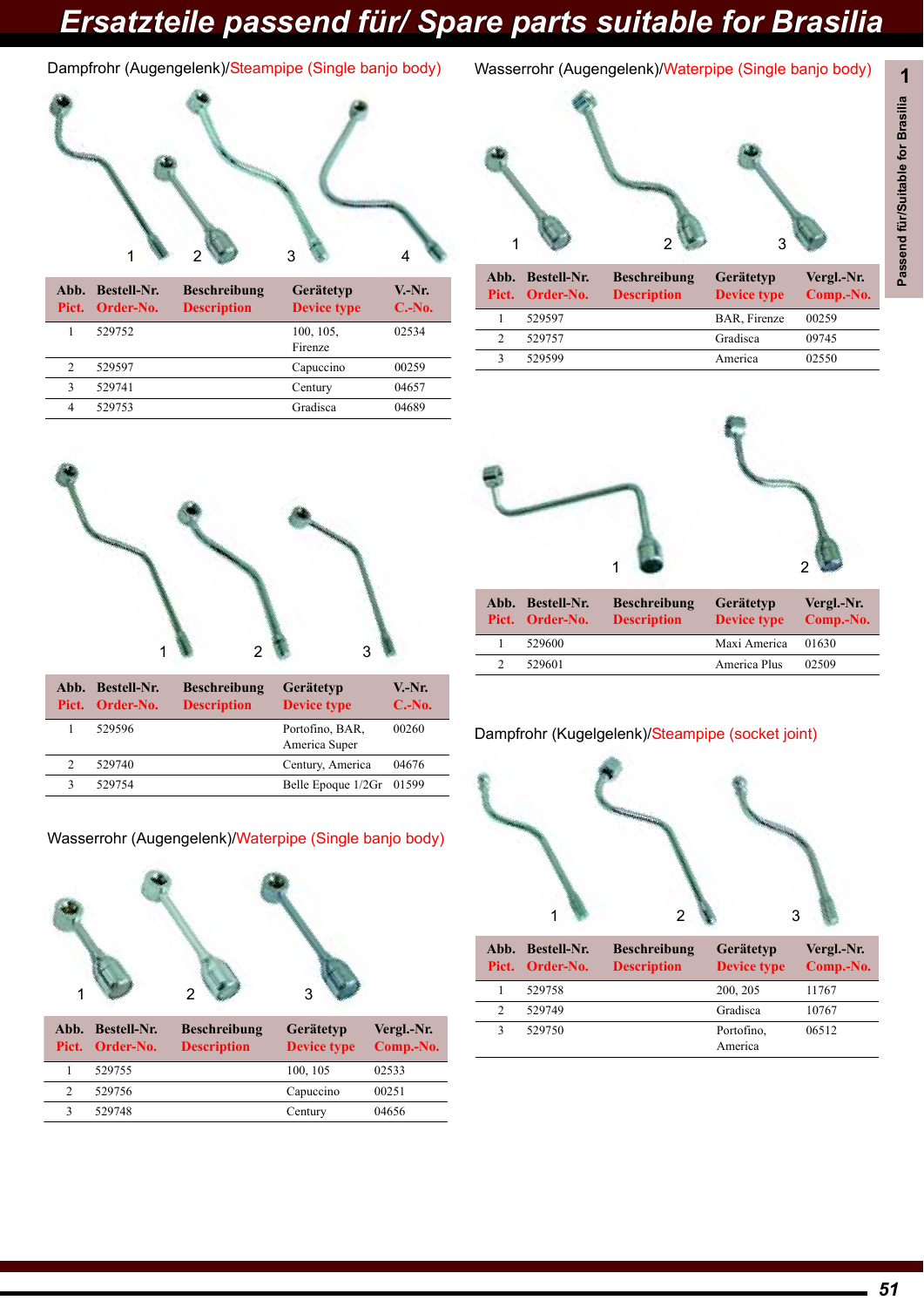

**1** Wasserrohr (Kugelgelenk)/Waterpipe (socket joint)



### Rohr-Zubehör (Endteil)/Pipe accessories (End part)



| Abb.<br>Pict.  | <b>Bestell-Nr.</b><br>Order-No. | <b>Beschreibung</b><br><b>Description</b> | Gerätetyp<br><b>Device type</b> | Vergl.-Nr.<br>Comp.-No. |
|----------------|---------------------------------|-------------------------------------------|---------------------------------|-------------------------|
| 1              | 529605                          | Dichtung<br>Gasket                        |                                 | 01405                   |
| $\mathfrak{D}$ | 529573                          | Dampfdüse<br>Steam nozzle                 |                                 | 00039                   |
| 3              | 529606                          | Dampfdüse<br>Steam nozzle                 |                                 | 11097                   |
| 4              | 529602                          | Endstück (Wasser)<br>End part (water)     |                                 | 00188                   |
| 5              | 529603                          | Scheibe<br>Washer                         |                                 | 01301                   |
| 6              | 529604                          | Endteil<br>End part                       |                                 | 00054                   |
| 7              | 529607                          | Endstück<br>End part                      |                                 | 04661                   |
| 8              | 529608                          | Strahlbrecher<br>Perlator                 |                                 | 05004                   |

#### Rohr-Zubehör (Augengelenk)/ Pipe accessories (Single banjo body)



|               | Abb. Bestell-Nr.<br>Pict. Order-No. | <b>Beschreibung</b><br><b>Description</b> | Gerätetyp<br><b>Device type</b> | Vergl.-Nr.<br>Comp.-No. |
|---------------|-------------------------------------|-------------------------------------------|---------------------------------|-------------------------|
|               | 528258                              | Dichtung<br>Gasket                        |                                 | 00810                   |
| $\mathcal{P}$ | 528259                              | Scheibe<br>Washer                         |                                 | 01286                   |
| 3             | 528260                              | Schraube<br><b>Screw</b>                  |                                 | 00107                   |

Rohr-Zubehör (Kugelgelenk)/ Pipe accessories (socket joint)





| Pos.<br><b>Item</b> | <b>Bestell-Nr.</b><br>Order-No. | <b>Beschreibung</b><br><b>Description</b> | Gerätetyp<br><b>Device type</b> | Vergl.-Nr.<br>Comp.-No. |
|---------------------|---------------------------------|-------------------------------------------|---------------------------------|-------------------------|
| 1                   | 528294                          | Nippel<br>Nipple                          |                                 | 10766                   |
| 2                   | 528293                          | Dichtung<br>Gasket                        |                                 | 06370                   |
| 3                   | 528296                          | Feder<br>Spring                           |                                 | 07060                   |
| 4                   | 528297                          | Federscheibe<br>Spring washer             | Gradisca                        |                         |
| 5                   | 528291                          | O-Ring<br>$O$ -ring                       |                                 | 07001                   |
| 6                   | 528300                          | Überwurfmutter<br>Union nut               |                                 | 06509                   |



| Pos.<br><b>Item</b> | <b>Bestell-Nr.</b><br>Order-No. | <b>Beschreibung</b><br><b>Description</b> | Gerätetyp<br><b>Device type</b>    | Vergl.-Nr.<br>Comp.-No. |
|---------------------|---------------------------------|-------------------------------------------|------------------------------------|-------------------------|
| 1                   | 528295                          | Nippel<br>Nipple                          | 200, 205,<br>Portofino.            | 07202                   |
| $\overline{2}$      | 528293                          | Dichtung<br>Gasket                        | America                            | 06370                   |
| 3                   | 528296                          | Gradisca<br>Feder<br>Spring               |                                    | 07060                   |
| 4                   | 528298                          | Federscheibe<br>Spring washer             |                                    | 06508                   |
| 5                   | 528291                          | O-Ring<br>$O$ -ring                       | 200, 205,<br>Portofino.<br>America | 07001                   |
| 6                   | 528300                          | Überwurfmutter<br>Union nut               |                                    | 06509                   |

#### Ablaufwanne/Drain tap





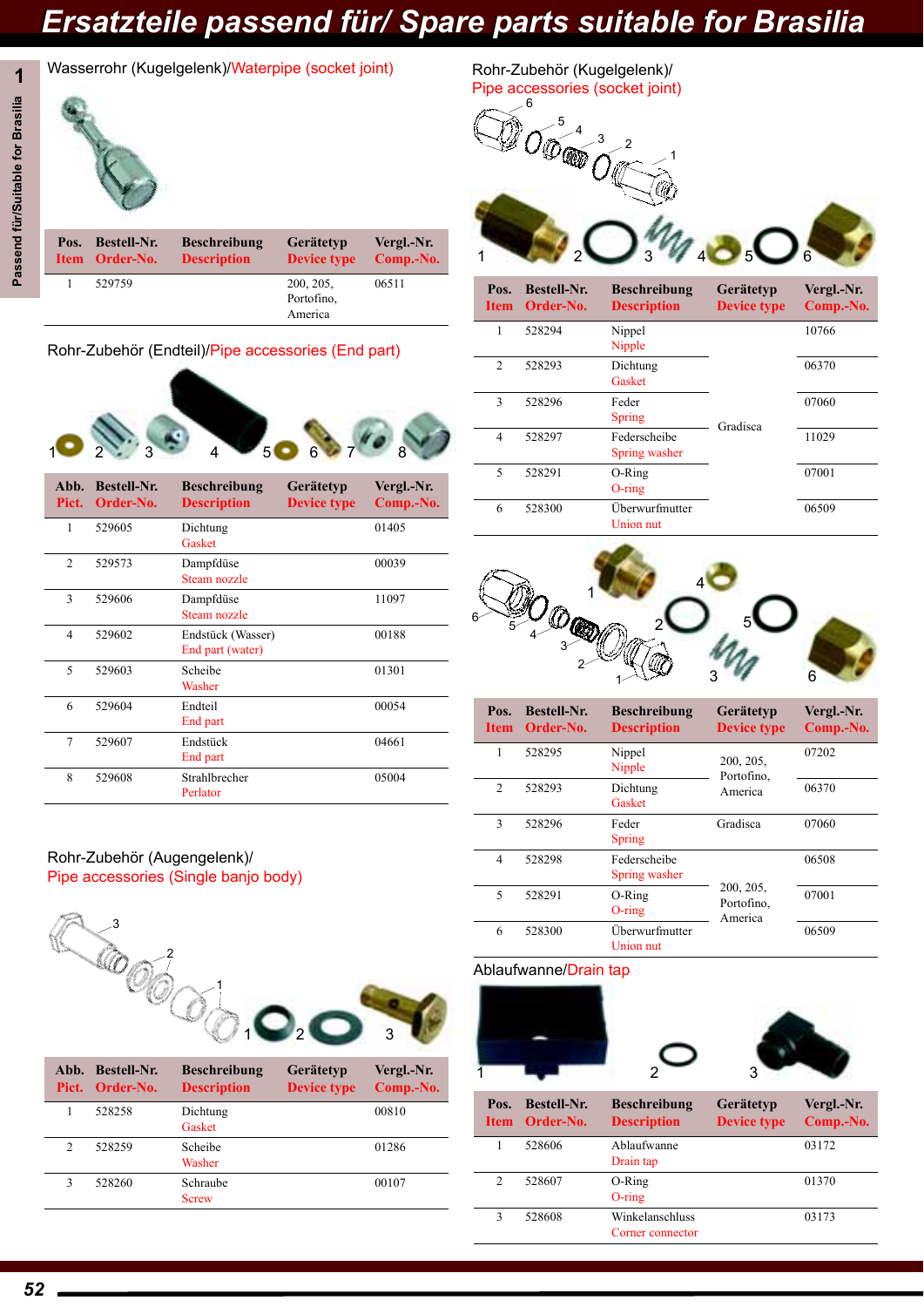

| 6 | 528408 | Dichtung<br>Gasket                  | 01406 | 11 | 528414 | Wasserverteiler<br>Water dispersion | 00021 |
|---|--------|-------------------------------------|-------|----|--------|-------------------------------------|-------|
|   | 528409 | Sieb<br>Filter                      | 00086 | 12 | 528415 | Dusche<br>Shower                    | 00562 |
|   | 528410 | Düse<br><b>Nozzle</b>               | 00046 | 13 | 528416 | Wasserverteiler<br>Water dispersion | 04089 |
| Q | 528411 | Wasserverteiler<br>Water dispersion | 04087 | 14 | 528417 | Dusche<br>Shower                    | 04214 |

#### Siebträgerdichtungen/Filter holder gaskets



| Pict.                       | Abb. B.-Nr.<br>$O.-No.$ | <b>Beschreibung</b><br><b>Description</b>                                                                            |
|-----------------------------|-------------------------|----------------------------------------------------------------------------------------------------------------------|
|                             | 528046                  | Distanzeinlage, 66 x 58mm (1 Serie)<br>Shirn gasket (1 serie)                                                        |
| $\mathcal{D}_{\mathcal{L}}$ | 528045                  | Siebträgerdichtung, O-Ring, 66x56x5,34mm (1 Serie)<br>Holder gasket, O-ring, $66 \times 56 \times 5,34$ mm (1 serie) |
| 3                           | 528067                  | Siebträgerdichtung, konisch, 66 x 56 x 6mm (1 Serie)<br>Holder gasket, conical, 66 x 56 x 6mm (1 serie)              |
| 4                           | 528043                  | Siebträgerdichtung, flach, 66 x 56 x 6mm (1 Serie)<br>Holder gasket, flat, 66 x 56 x 6mm (1 serie)                   |



| Abb.<br>Pict. | $B.-Nr.$<br>$O.-No.$ | <b>Beschreibung</b><br><b>Description</b>                                                          | Ver.-Nr.<br>$Com.-No.$ |
|---------------|----------------------|----------------------------------------------------------------------------------------------------|------------------------|
| 5             | 528050               | Distanzeinlage, 71 x 58mm (2 Serie)<br>Shirn gasket, 71 x 58mm (2 series)                          | 04368                  |
| 6             | 528040               | Siebträgerdichtung, 70 x 57 x 8mm (2 Serie)<br>Holder gasket, O-ring, 70 x 57 x 8mm (2 serie)      | 01393.<br>04408        |
| 5             | 528033               | Distanzeinlage, 73 x 59mm (Gradisca)<br>Shirn gasket, 73 x 59mm (Gradisca)                         |                        |
| 6             | 528030               | Siebträgerdichtung, 73 x 57 x 8mm (Gradisca)<br>Holder gasket, O-ring, 73 x 57 x 5,34mm (Gradisca) |                        |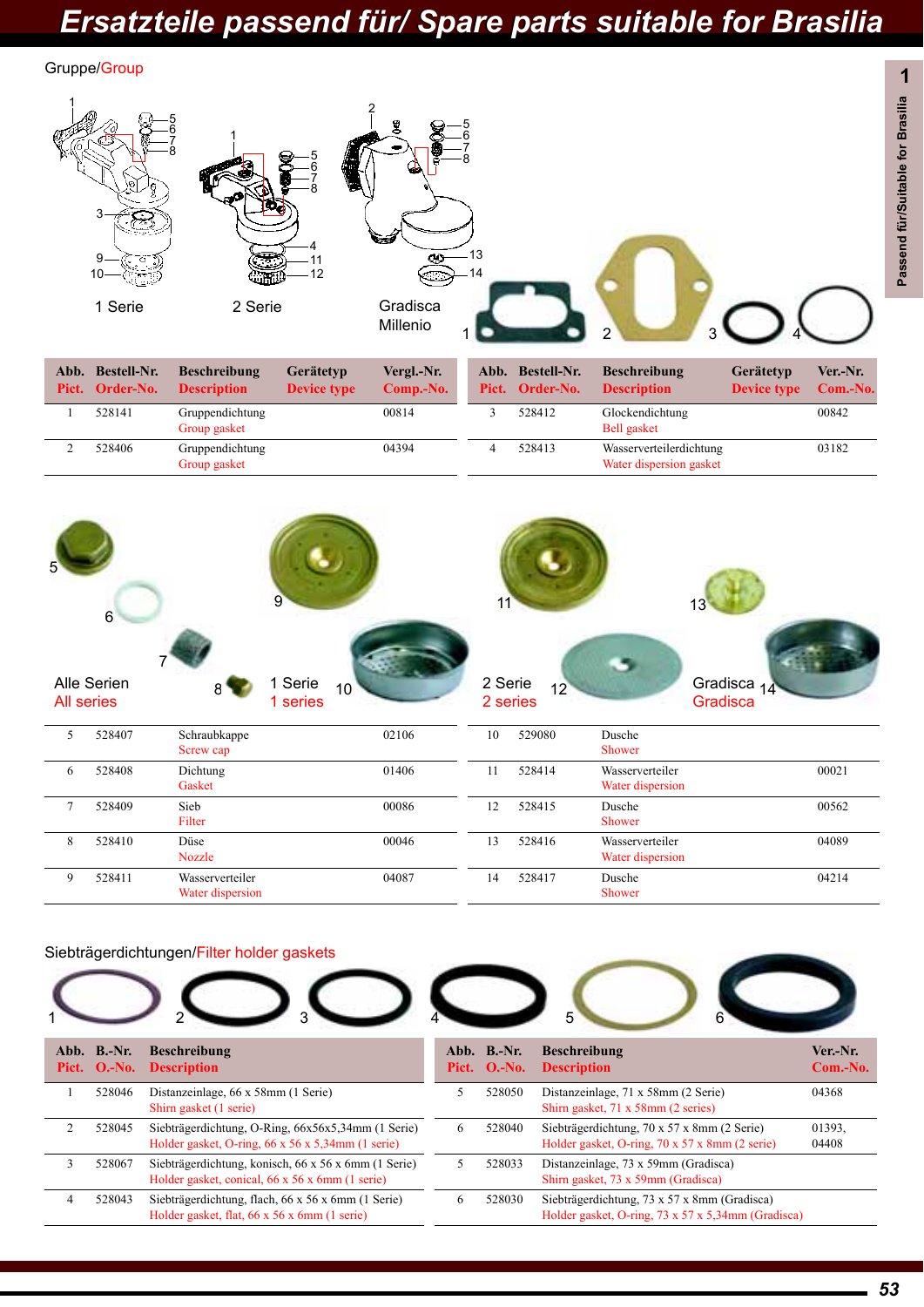### **1** Siebe/Filter



### Siebträger/Filterholders



| Abb. | Bestell-Nr.<br>Pict. Order-No. | <b>Beschreibung</b><br><b>Description</b> | Gerätetyp<br><b>Device type</b> | Vergl.-Nr.<br>Comp.-No. |   | Abb. Bestell-Nr.<br>Pict. Order-No. | <b>Beschreibung</b><br><b>Description</b> | Gerätetyp<br><b>Device type</b>  | Vergl.-Nr.<br>Comp.-No. |
|------|--------------------------------|-------------------------------------------|---------------------------------|-------------------------|---|-------------------------------------|-------------------------------------------|----------------------------------|-------------------------|
|      | 529042                         | Siebträger<br>Filterholder                | Centurv                         | 00028                   | 4 | 529041                              | Siebträger, M12<br>Filterholder, M12      | Portofino.<br>Firenze, Gradisca, | 04106<br>02151          |
|      | 112014                         | Griff<br>Knob                             | Century                         |                         |   | 529044                              | Griff, M12<br>Knob, M12                   | $100, 105, 200, 205$ 06355       |                         |
|      | 529059                         | Siebträger, M12<br>Filterholder, M12      |                                 |                         |   |                                     |                                           |                                  |                         |

#### Ausläufe/Spouts











| Abb. B.-Nr.<br>Pict. O.-No. | <b>Beschreibung</b><br><b>Description</b>                 | Gerätetyp<br><b>Device type</b> | V.-Nr.<br>$C.-No.$ |   | Abb. B.-Nr. | <b>Beschreibung</b><br>Pict. O.-No. Description            | Gerätetyp<br><b>Device type</b> | $V.-Nr.$<br>$C.-No.$ |
|-----------------------------|-----------------------------------------------------------|---------------------------------|--------------------|---|-------------|------------------------------------------------------------|---------------------------------|----------------------|
| 529002                      | Auslauf 3/8", 1 Weg kurz<br>Spout 3/8", one way short     |                                 | 00032              | 4 | 529007      | Auslauf 3/8", 2 Wege kurz<br>Spout $3/8$ ", two ways short |                                 | 00031                |
| 529001                      | Auslauf 3/8", 1 Weg lang<br>Spout $3/8$ ", one way long   |                                 |                    |   | 529006      | Auslauf 3/8", 2 Wege lang<br>Spout 3/8", two ways long     |                                 |                      |
| 529003                      | Auslauf 3/8", 1 Weg gebogen<br>Spout 3/8", one way curved |                                 | 00056              | 6 | 529008      | Auslauf 3/8", 2 Wege kurz<br>Spout 3/8", two ways short    |                                 | 00036                |